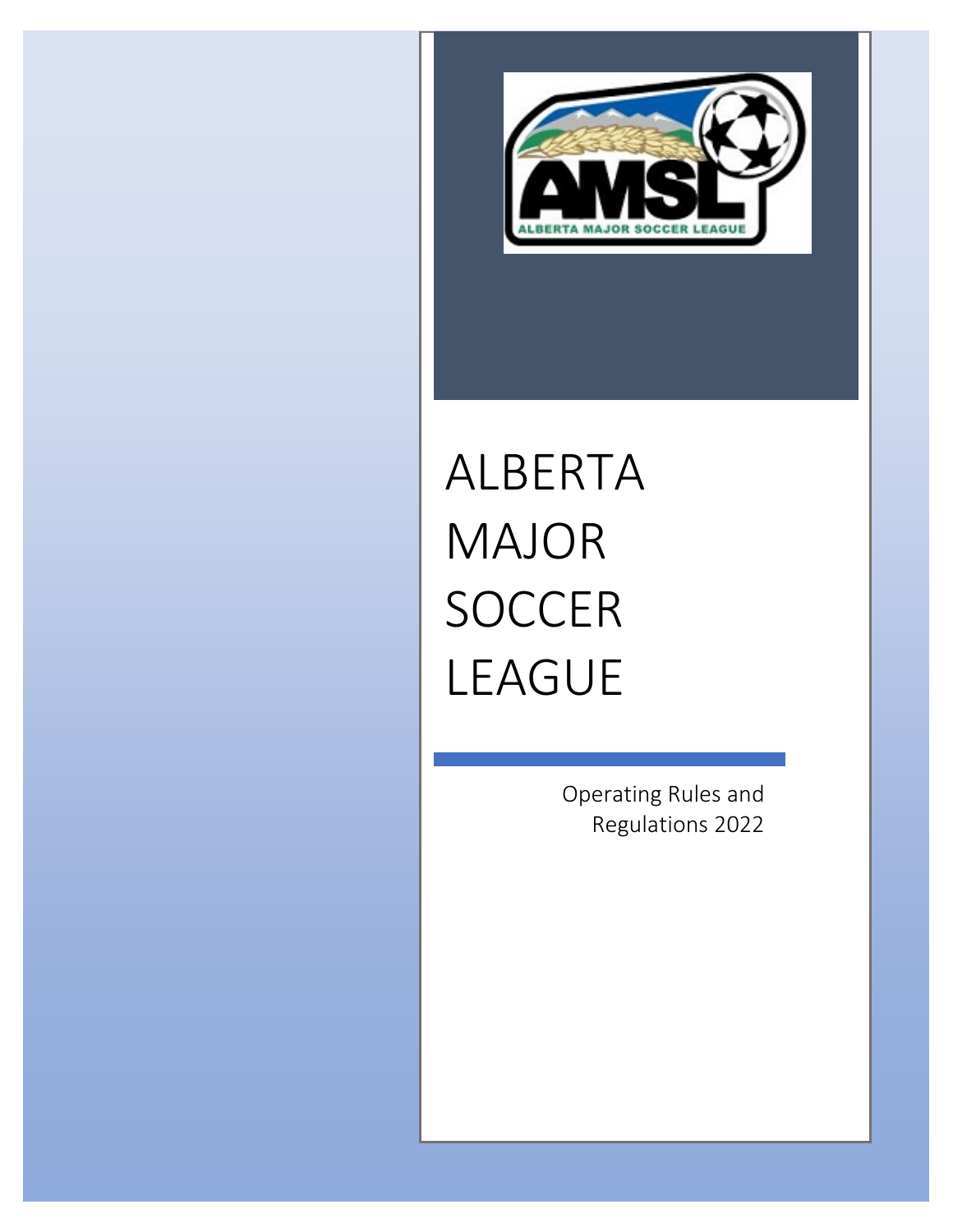## **2022 AMSL Operating Rules**

#### **Appendices A through D and Fine Schedule included at the end of the document.**

#### **ALBERTA MAJOR SOCCER LEAGUE (AMSL) VISION AND MISSION STATEMENT**

**\_\_\_\_\_\_\_\_\_\_\_\_\_\_\_\_\_\_\_\_\_\_\_\_\_\_\_\_\_\_\_\_\_\_\_\_\_\_\_\_\_\_\_\_\_\_\_\_\_\_\_\_\_\_\_\_\_\_\_\_\_\_\_\_\_\_\_\_\_\_**

**Vision:** To create competitive venue which provides development opportunities for all participants at the highest level of amateur soccer in Alberta and Canada

**Mission:** To provide leadership for soccer excellence in Alberta by:

- Operate a level of competition which prepares players to compete and excel in a professional and/or post-secondary soccer environment;
- Offer opportunity for the personal development of coaches who desire to coach at a national amateur level and prepare them for professional opportunities;
- Offer vital development opportunities for officials working towards Regional, Provincial, National and International certification;
- To allow players, coaches, and officials a strong competitive environment that showcases personal development, teamwork and develops skills that contribute to their successes in life, on and off the field;
- To provide a program with quality and motivated administration

#### **ALBERTA MAJOR SOCCER LEAGUE OPERATION STANDARDS**

#### *Note: Fines indicated as F# and listed on accompanying fine schedule*

#### **Field of Play**

- 1. All games shall be played on fields that meet FIFA international match standards as outlined in the FIFA Laws of the Game (2014 standards below);
	- a. Length  $100 m 110 m$
	- b. Width  $64 \text{ m} 75 \text{ m}$
- 2. All fields must be marked per the FIFA Laws of the Game except the optional mark is not required for AMSL games.
	- a. This includes Corner Flags and Netted Goals.
- 3. Home teams must provide benches capable of seating a minimum of 10 players / coaches.
	- a. If the benches are on the same side as spectators, they must be blocked from spectator entrance via a rope, fence or other blockade.
	- b. Home teams must provide the 4th official with a table and chair.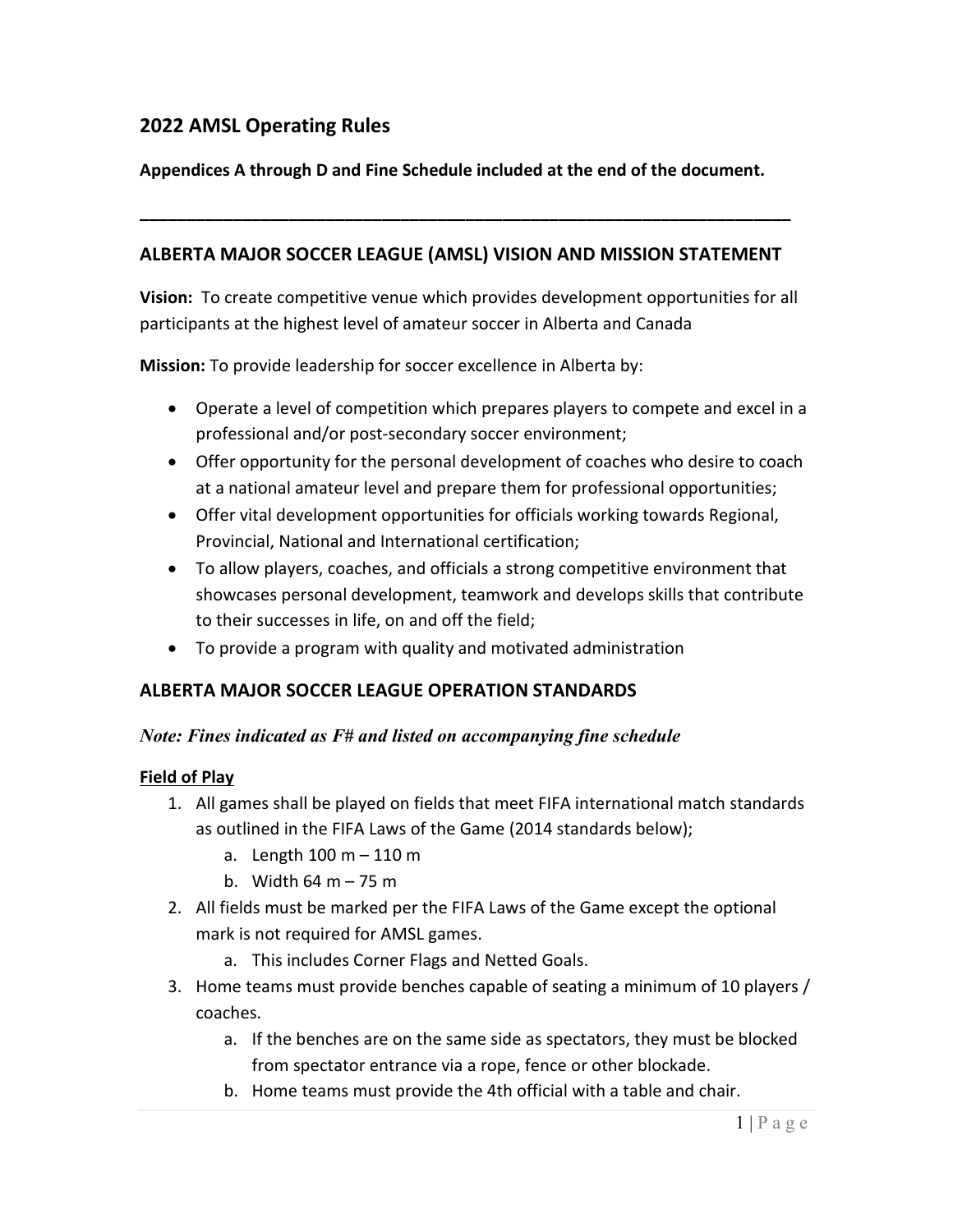#### **Teams**

- 1. All AMSL roster players must meet the minimum criteria for participation in the CSA National Club Championships, with proof provided to the AMSL Commissioner, via the AMSL Administrator prior to the players first AMSL Regular Season game.
	- a. Players who are protected persons, permanent residents, or provide a passport and were not born in Canada, must submit this documentation annually, if it has passed its expiry date or will before the current season ends.

a..i. Teams are responsible to ensure these players have not revoked their citizenship and must advise ASA if they have.

- b. Players who submit a Canadian birth certificate or passport with Canadian passport are not required to resubmit annually.
- c. All players who do not meet the minimum criteria for participation in the CSA National Club Championships can play as reserve players during the AMSL Regular Season or a youth trialist.
- d. Players 18 years or older may apply for dispensation in accordance with the CSA Criteria for Exemption Guidelines. (See Appendix B)
- 2. All AMSL teams must provide a Team Colours sheet for home, away and alternate jerseys a minimum of two weeks in advance of their first scheduled AMSL Regular Season game.
	- a. All AMSL teams must wear the Official AMSL Logo on their Home, Away and Alternate Jerseys.
	- b. AMSL jersey patches must be either sewn or sublimated on left jersey sleeve of all home and away jerseys. **F29**
	- c. Teams may request one new set of patches annually free of charge.
	- d. Patch allowance will not carry over into the next year if unused.
	- e. Additional patch sets are available at cost to teams.
- 3. All AMSL players appearing on an AMSL Regular Season game sheet must be dressed in accordance with the appropriate Team Colours identified on that home date.
	- f. Players on the bench can wear tracksuits that are consistent in colour and approved by the Referee.
- 4. All AMSL players appearing on an AMSL Regular Season Game Sheet must be registered with 1 of the 23 Regular Members of the ASA.
- 5. All AMSL Head Coaches must be certified at a Provincial C level or equivalent.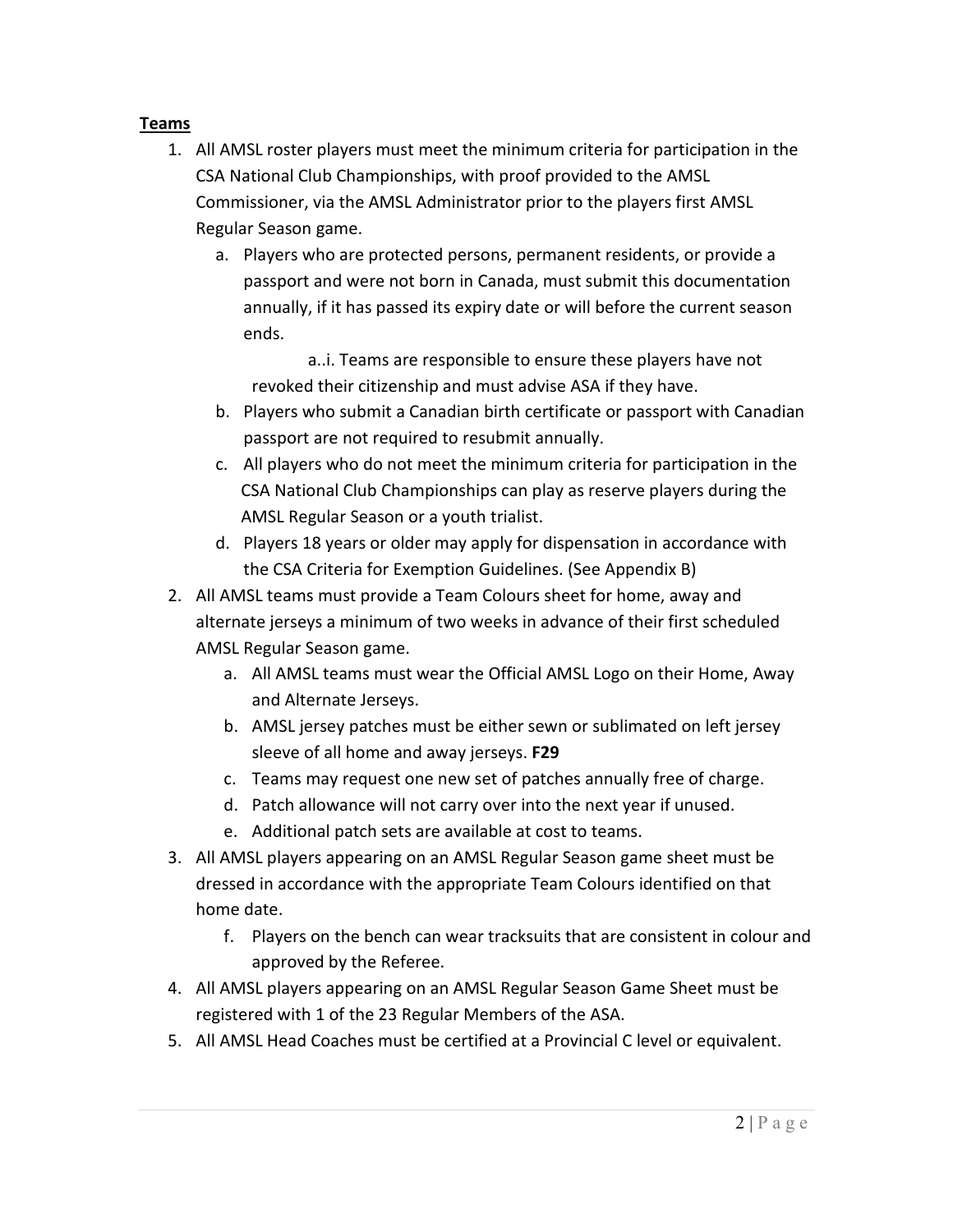a. New teams entering the league will be given a two-year grace period in order to meet this standard but must have a minimum NCCP Soccer For Life certified coach during the 2 years grace period.

i. New coaches may also be granted a special dispensation of 6 months to complete C Licence training.

- b. Head coaches who qualify for dispensation must be identified to ASA prior to the start of the season.
- c. Failure to comply with 5. without dispensation under 5.a. or b. will result in disciplinary action being applied to the coach and/or District but will not affect the outcome of any AMSL games.
- 6. All AMSL assistant coaches must be certified at a minimum NCCP Soccer For Life level.
	- a. Assistant coaches may be granted a one-year grace period to achieve the Soccer For Life Certification
	- b. Exemptions will be granted to apprentice coaches under the age of 25 that are in training in the CSA Competitive Coaching stream.
	- c. Assistant coaches who qualify for dispensation must be identified prior to the start of the season.
- 7. All AMSL teams will have a minimum of 1 coach that is of the same sex as the team.
- 8. All AMSL Team Officials (Coaches and Managers) identified on the team roster and/or appearing on an AMSL Regular Season Game Sheet must have a Criminal Record Check with Vulnerable Sector Check on file with their respective ASA Regular Member.
	- a. The Criminal Record Check can be requested by the ASA at any time during the AMSL Regular Season.
	- b. Teams may identify team officials who already have competed this type of clearance for work to ASA prior to the start of the season.
- 9. All AMSL teams must have at least 1 Team Official on the bench of the same sex as the players anytime their team has a minor player participating in a game. **F18**
	- a. Teams may designate players over the age of 18 to act as this Team Official from time to time if a Criminal Record Check and Vulnerable Sector Check are on file.
	- b. Players acting in this capacity are eligible to play during matches but must maintain supervision of minors at games. This includes any circumstance during a match where a minor player has to leave a game.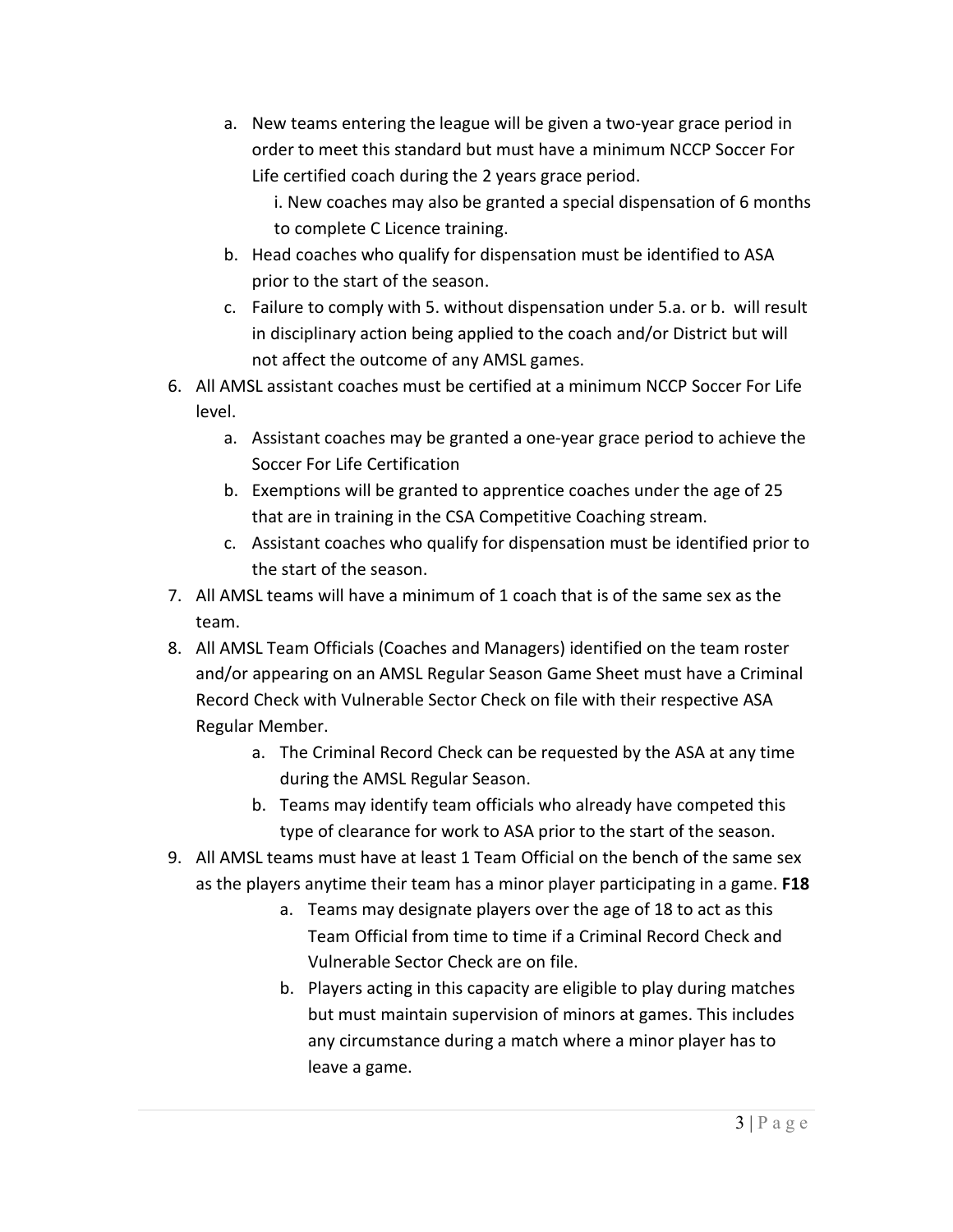- 10. Each team official (including female attendants) on the bench must have an ASA approved photo identification card, issued by the player's team official's local District or league office, at each game or they will be considered an illegal participant in the game. **F35**
- 11. Each AMSL team will be required to provide 3 player contacts and 1 Coach / Manager contact for media availability with full contact information (full name, e-mail, phone number).

## **Game Day Operations**

- 1. Home teams are responsible for securing a field of play and ancillary services for all scheduled AMSL Regular Season home games.
	- a. A back-up field turf venue must be secured by the home team for any games scheduled on a grass field against a visiting team that has travelled more than 150 kilometers.
- 2. Home teams are responsible for all costs associated with booking the field of play and ancillary services.
- 3. Home teams may charge entry if a venue allows for it and will retain all revenue associated with entry into the game.
	- a. Any team charging admission to an AMSL Regular Season game must provide the cost structure of entry to the AMSL Commissioner, via the AMSL Administrator, 1 week in advance of the scheduled date of the game.
- 4. Home teams must provide spectator seating for a minimum of 100 people.
- 5. Home teams are responsible for crowd control (if necessary).
	- a. Any issues with identifiable away team fans will be addressed by the away team.
- 6. Home teams must provide sheltered change rooms with showers.
	- a. If the home team cannot provide these services the AMSL Commissioner, via the AMSL Administrator, must be informed for consideration of the circumstances prior to the start of the Regular Season.
- 7. The ASA shall provide a minimum of 3 game balls to each AMSL team prior to the start of the season. These game balls must be used for all AMSL Regular Season games.
	- a. If the home team cannot provide the game balls the away team can be asked for game balls.
	- b. No other game balls can be used without the permission of the AMSL Commissioner and the ASA.
- 8. All signage provided by the ASA for sponsors must be displayed during AMSL games in a location visible to spectators.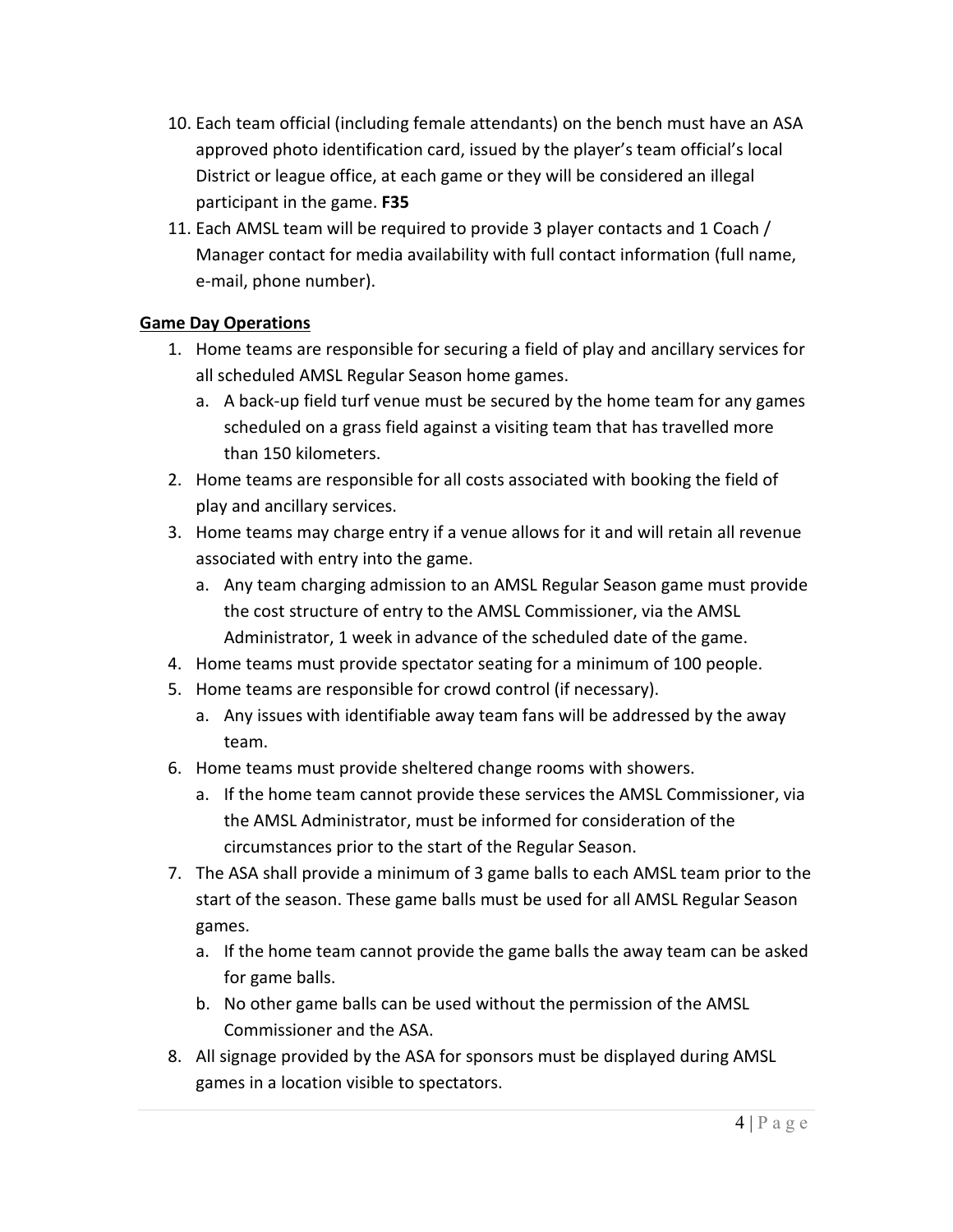a. In cases where the home venue is not controlled by the home team it is the responsibility of the home team to provide notice to the AMSL Commissioner, via the AMSL Administrator, if this standard cannot be met.

#### **League Administration**

- 1. The ASA will hold a minimum of 2 league meeting annually with at least 1 of those meetings face to face.
	- a. All AMSL Teams must have a representative present at all properly called AMSL meetings, be they in-person or conference call, or be fined \$200. **F1**
	- b. Clubs with both men's and women's team may be represented by one representative.
	- c. Clubs may not be represented by outside clubs.
- 2. The ASA shall designate 1 staff member to administer the league.
- 3. The ASA shall maintain an AMSL website and provide prominent links to the AMSL website from the main ASA website [\(www.albertasoccer.com\)](http://www.albertasoccer.com/).
	- d. Statistics will be maintained on the AMSL website.
	- e. Final standings, top goal scorers, MVP's and coaches of the year will be published in the ASA Annual Report.
- 4. The ASA shall send a minimum of 3 Press Releases regarding the AMSL Regular Season and Provincials each season.
- 5. The ASA shall maintain a consistent social media presence in regard to the AMSL Regular Season.
- 6. All participating AMSL teams will provide a minimum of 1 social media ambassador to help in the promotion of the AMSL via Social media.
- 7. The ASA will present AMSL league awards at the annual ASA banquet with invites to all award winners and team representatives.
- 8. The ASA shall schedule 4 officials on each game (1 Referee, 2 AR's, 1 4th Official) for all AMSL Regular Season Games.

#### **AMSL Game Day Countdown**

| PRE-GAME TIMING        | <b>EVENT</b>                              |
|------------------------|-------------------------------------------|
| 60 Minutes to Kick-off | <b>Team Arrival</b>                       |
| 45 Minutes to kick-off | Referee Arrival                           |
| 30 Minutes to kick-off | Pitch Inspection                          |
| 10 minutes to Kick-off | Game Sheet and Player Card Review         |
| 6 Minutes to Kick-off  | Player Line-up and equipment inspection   |
| 3 Minutes to kick-off  | Player Walk-out, hand shake and coin toss |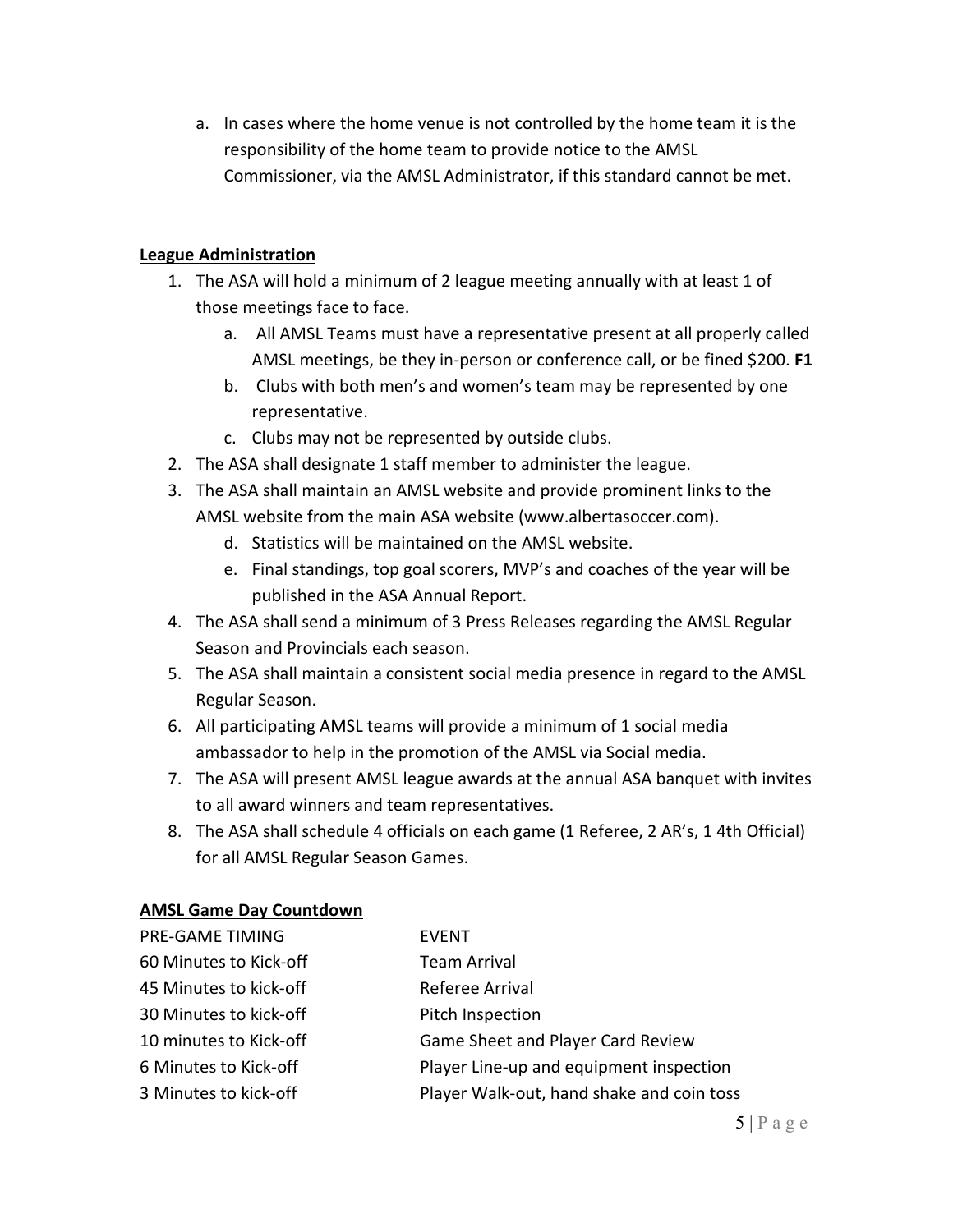| <b>GAME TIMING</b>             | <b>EVENT</b>                                |
|--------------------------------|---------------------------------------------|
| 45 Minutes + Added time        | <b>First Half</b>                           |
| 15 Minutes                     | Half-time                                   |
| 45 Minutes + Added time        | Second Half                                 |
|                                |                                             |
| POST-GAME TIMING               | <b>EVENT</b>                                |
| 30 Minutes after final whistle | Game Sheets and Misconduct Reports to Teams |
| 11:59 PM of Game Day           | Game Reports submitted online to the ASA    |
|                                |                                             |

## **1) Operating Rules**

**1.1** The Alberta Major Soccer League (AMSL) is an extension of the Senior Program of the Alberta Soccer Association (ASA) and as such is subject to all relevant Bylaws, Rules and Regulations of the ASA and the Canadian Soccer Association (CSA) and all relevant guidelines as stated in the AMSL Vision, Mission and Standards.

**1.2** All participating teams in the AMSL will be under the direct jurisdiction of the ASA, through the ASA Competitions Committee, during their tenure in the league.

**1.3** The AMSL Commissioner has certain delegated rights from the ASA Competitions Committee, as set out in these operating rules.

**1.4** The AMSL Commissioner and ASA Competitions Committee may make temporary rules or regulations governing specific cases or occasions not provided for in these regulations, but which may be necessary for the carrying out of the objectives of the AMSL and in the interests of fair play. These rules or decisions shall be subject to appeal to the ASA Discipline Committee**.** 

**1.5** The AMSL Commissioner will be elected by the membership for a two-year term, to be voted on during the in-person meeting prior to odd numbered year seasons.

**1.7.1** Nominations for this position may be submitted by the membership prior to the in-person meeting to the AMSL Administrator or come from the floor during the meeting.

**1.7.2** Nominated candidates must be in attendance at the meeting to be elected.

# **2) Team Eligibility**

**2.1** Entry for the outdoor AMSL season shall be open to the top four North and the top four South amateur Men's teams and the top four North (which includes Red Deer) and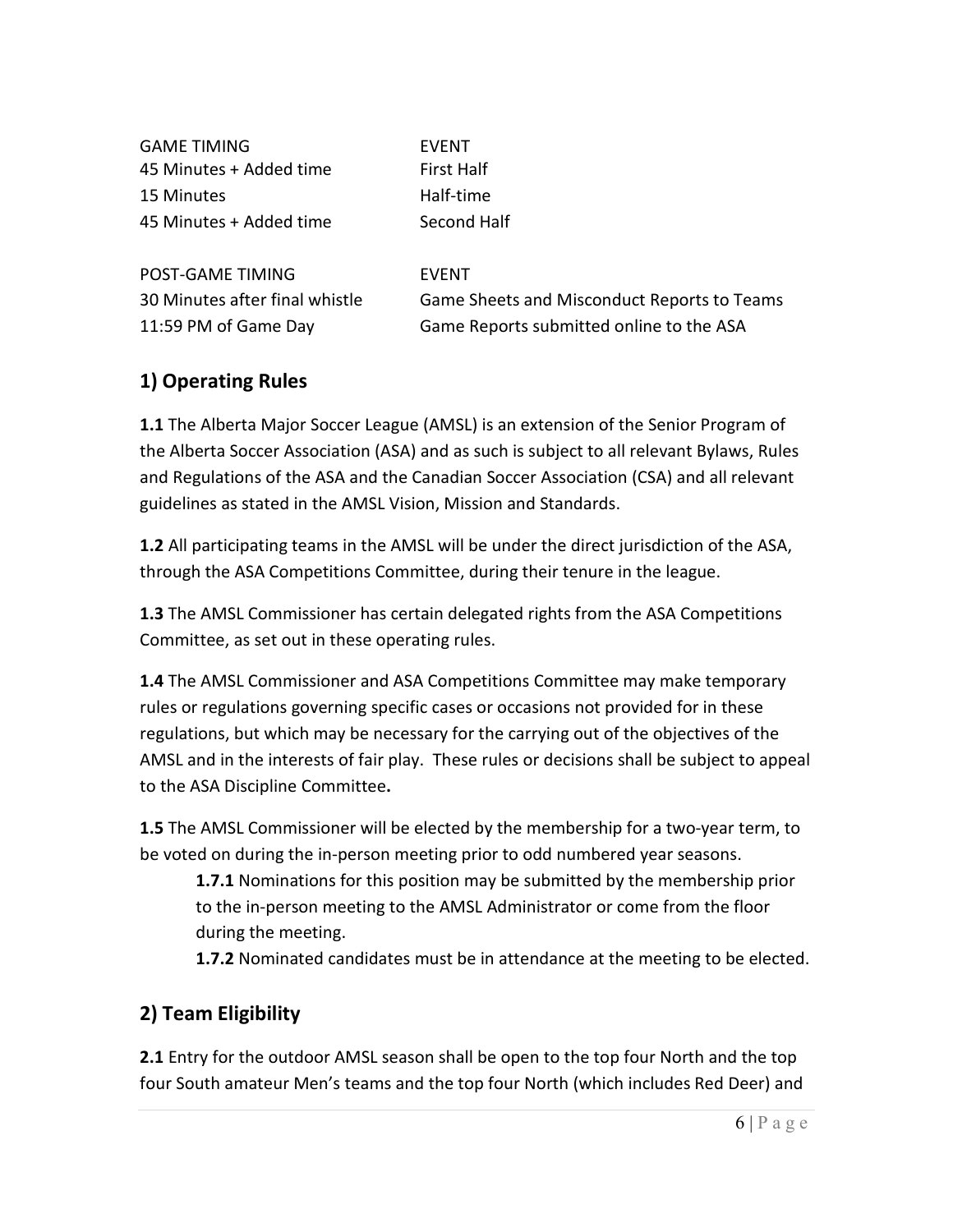the top four South amateur Women's teams in the province, regardless of district or location.

| <b>South Men</b>         | <b>North Men</b>         | South Women                                    | <b>North Women</b>                  |
|--------------------------|--------------------------|------------------------------------------------|-------------------------------------|
| Calgary Callies          | Edmonton Green & Gold    | Calgary Southwest United<br>(formerly Callies) | <b>Edmonton Northwest</b><br>United |
| <b>Calgary Dinosaurs</b> | <b>Edmonton Drillers</b> | Calgary Foothills WFC                          | Edmonton Green & Gold               |
| Lethbridge FC            | <b>Edmonton Scottish</b> | Calgary Blizzard SC                            | <b>Edmonton Scottish Angels</b>     |
| Calgary Villains         | St. Albert Impact        | Lethbridge FC                                  | <b>Edmonton Drillers</b>            |

**2.2** All teams must be registered with the ASA through their District Associations.

**2.3** No registered AMSL team may play in another league at the same time as the playing season of the AMSL.

**2.4** The teams to enter the AMSL for the following season shall be based on previous season and relegation-promotion games, unless accepted as an expansion team.

**2.5** Any team participating in the outdoor AMSL season that wishes to withdraw from the AMSL the next season must inform the ASA office in writing no later than November 15th. **F2**

**2.5.1** The ASA reserves the right to designate the replacement team for participation for the next season as determined by the AMSL Commissioner and ASA Competitions Committee with consideration of the following: losing district, competitiveness and geographical balance.

**2.5.2** Any team that withdraws from the league after November 15<sup>th</sup> will forfeit their team bond and are still required to pay the team fees for the season.

**2.6** Any team that leaves the AMSL through relegation or AMSL approved withdrawal (including those leaving as outlined in Rule 2.5) is guaranteed a place within the division in their District of domicile in which they last played before entering the AMSL, or in the top division of senior soccer in their District.

**2.6.1** Teams who leave the AMSL as outlined in Rule 2.5 will be refunded their performance bond less any outstanding fees, fines or penalties.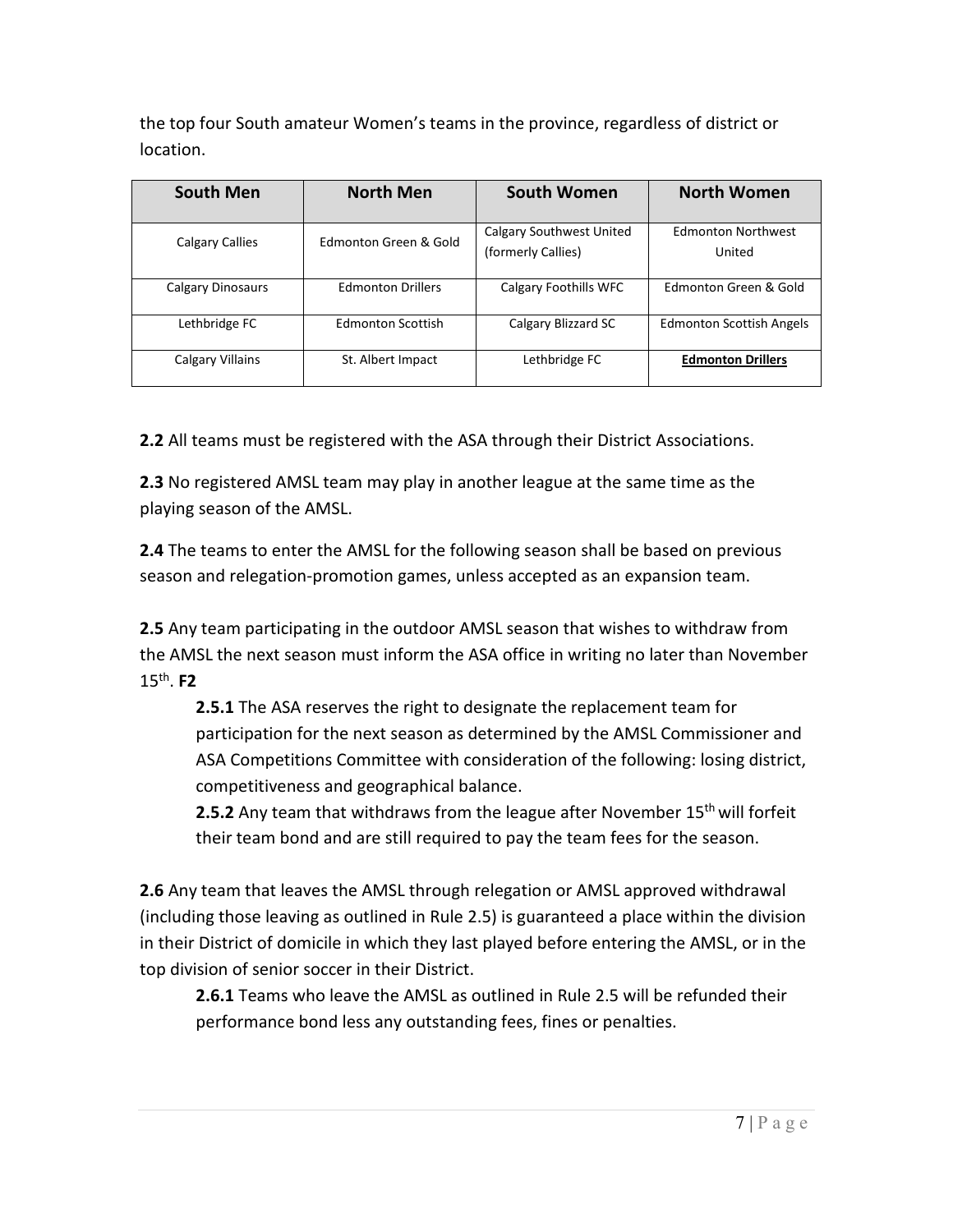**2.7** All teams must be in good standing regarding league fees, fines and bonds, per the dates in the operating rules or be subject to review by the AMSL Commissioner and ASA Competitions Committee.

# **3) Registration**

## **3.1 Due by November 15th annually** to the ASA by each team participating in the AMSL **F3:**

**3.1.1** Name of team.

**3.1.2** Name, postal address, e-mail address and telephone number of team manager and club president.

**3.1.3** A \$1000 performance bond to be paid to the ASA (once) by teams entering the league and held while the team is in the AMSL.

**3.1.3.1** This bond will be forfeit to the AMSL if the team resigns from the AMSL prior to completion of the team's AMSL schedule (including rescheduled games and Provincial Finals).

**3.1.3.2** The ASA Board of Directors reserves the right to access this bond if the team refuses to pay any monetary fines or legitimate levies by October 31st each year, and the team must replenish the bond by December 31st to remain eligible for continued participation in the AMSL. **3.1.3.3** This bond shall be forfeited to the AMSL if the team fails to show for a scheduled (or rescheduled) AMSL game as follows:

- 1st occasion: \$1,000.00 **F4 (a)**
- 2nd occasion: \$1,000 plus additional \$1,000 fine and team's continued participation subject to review by the ASA Board of Directors and AMSL Commissioner. **F4 (b)**
- In both instances:

**a)** The bond must be replenished prior to the team's next AMSL game.

**b)** The team will lose the match by forfeit. Their opponents will be awarded a three-point win.

**3.2** The following shall be provided by each team to the AMSL Administrator within the timelines stated:

**3.2.1 Due by March 9th annually**: Name, address, e-mail address and telephone numbers of the team coach qualified per section 15 **F5**

**3.2.2 Due by March 30th annually**: Name and address of team's home ground per standards set out in Section 7 **F6**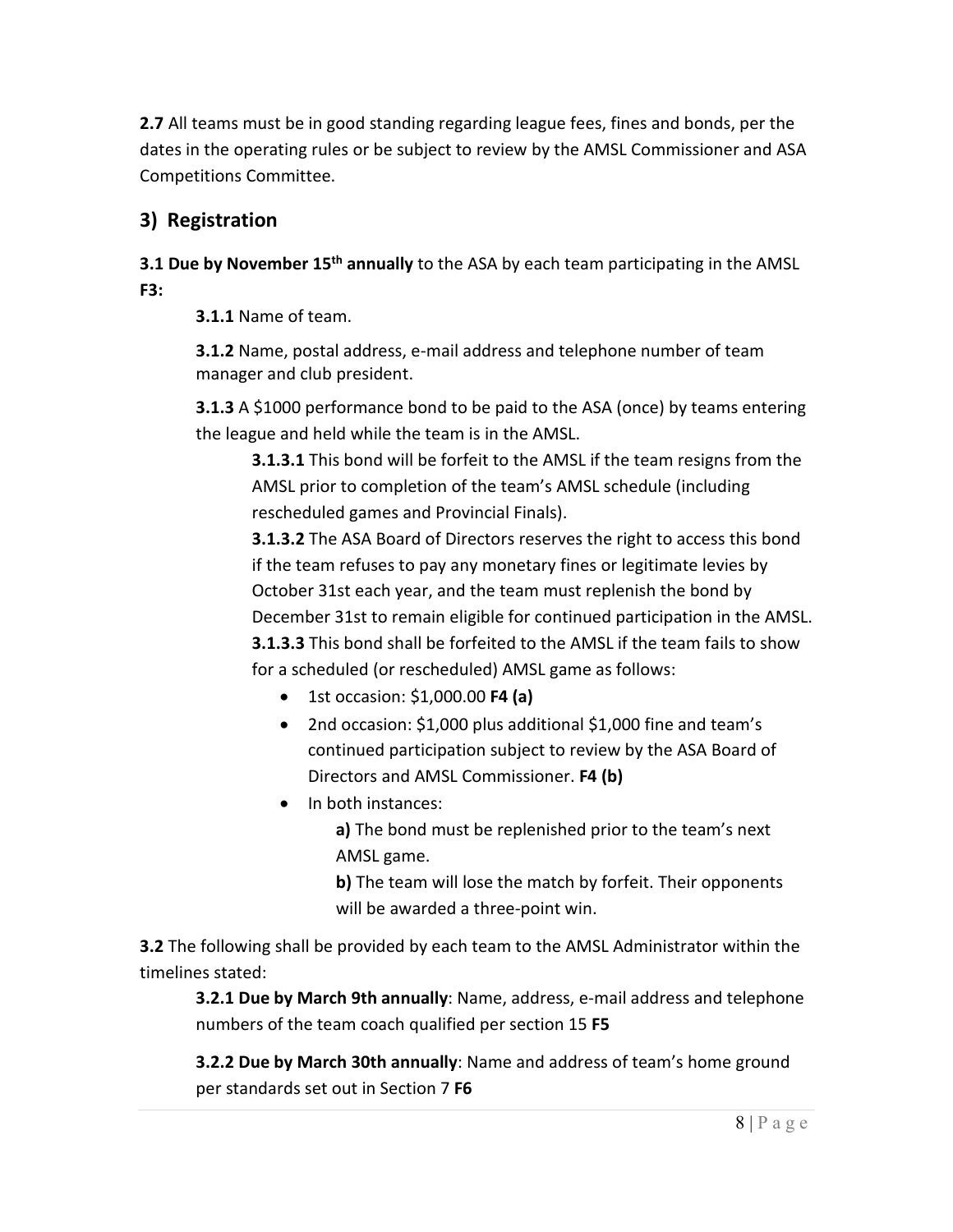#### **3.2.3 Due by May 1st annually:**

**3.2.3.i.** If declaring, the name of a single senior team designated as the AMSL team's reserve team, along with written authorization from that team's parent association or club and that team's current approved player roster. **F7**

**3.2.3.i.i.** The reserve team must be registered in an Alberta Soccer Association District and may be from any district.

**3.2.3.i.i.i.** Reserve team players will be considered as AMSL players and may only play in a division as prescribed by their local District rules. **3.2.3.iv.** It is not mandatory for teams to have reserve teams.

**3.2.3.v.** Small Districts Clause: Teams from districts other than Edmonton and Calgary can use their entire men's or woman's league program as "reserve teams".

**a)** Small district teams who declare a specific reserve team are not allowed to use their entire men's or woman's league program as additional 'reserve team' players.

**3.2.4** Each AMSL team's roster of eligible players signed to that AMSL team, being not less than 16 players no more than 25 players, on the standard ASA team roster form. **F8**

**3.2.5** AMSL and AMSL Reserve team roster additions and deletions must be submitted to the AMSL Administrator as they occur by the applicable District registrar before they are considered official.

**3.2.6 Due by July 31st:** each team's final roster of signed players for Provincials **F12**

**3.2.7** All Teams must follow the roster guidelines outlined in the AMSL and University College Memorandum of Understanding (Appendix C).

# **4) Player Eligibility**

**4.1** All relevant rules and regulations of the ASA and the CSA apply to player eligibility in the AMSL. Teams must familiarize themselves with all such rules, including but not limited to transfer rules, non-amateur reinstatements and seven-day waiting periods, etc. Ignorance of such rules will not be accepted by the AMSL as an excuse for a team playing an ineligible player.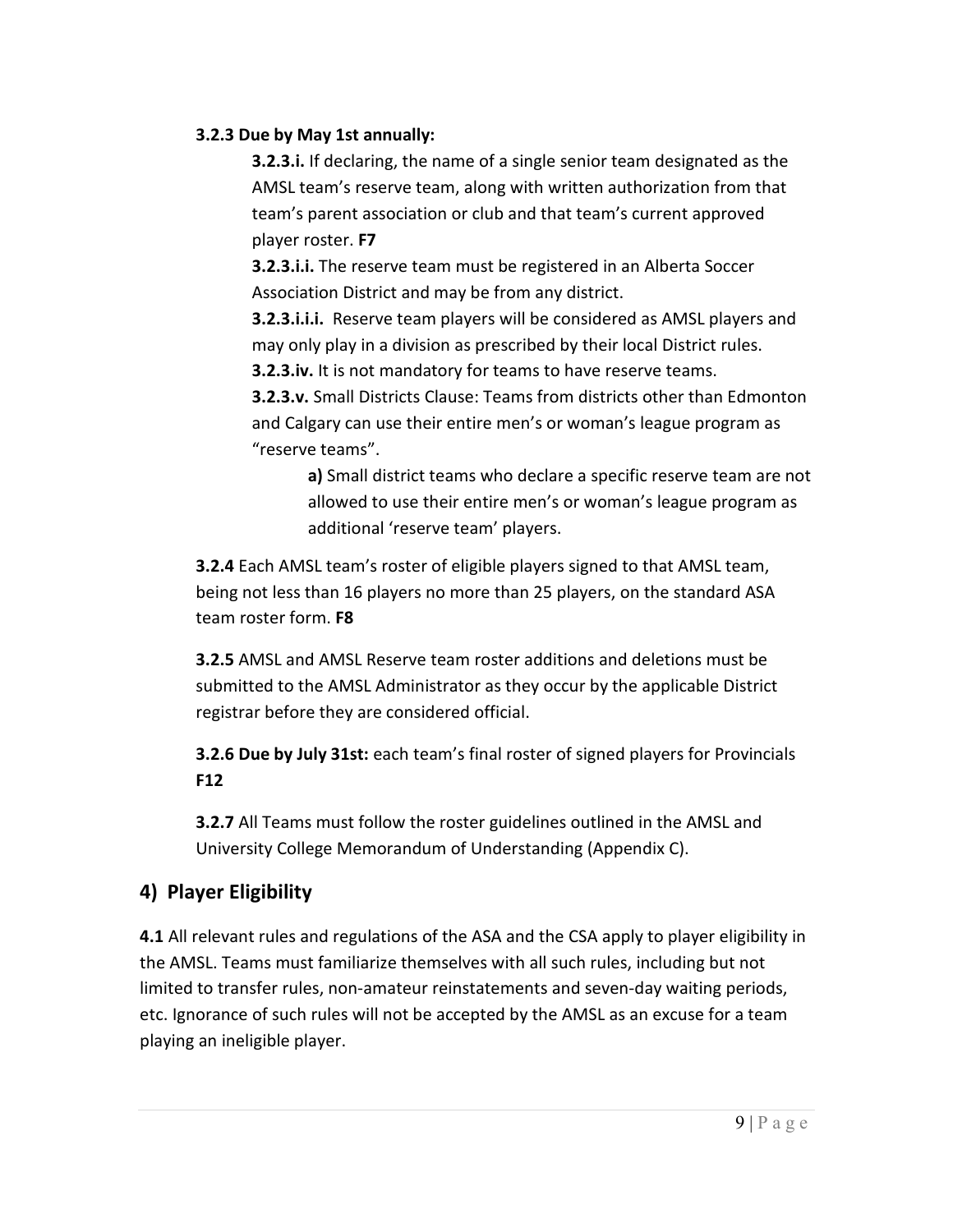**4.2** Each player including reserve team and youth players must have an ASA approved photo identification card, issued by the player's local District or league office at each game or they will be considered an illegal participant in the game**.**

**4.3** Any registered youth player is eligible play in the AMSL.

**4.3.1** If a youth player registers on a senior team they are subject to senior regulation guidelines.

**4.4** Any player who is listed on a submitted roster will be deemed eligible to play in AMSL matches from that point forward.

**4.5** A player on an AMSL roster who transfers to a lower-division team, will not be eligible to play up for an AMSL team, even as a reserve team player, subsequent to the date of that transfer and may not transfer back onto an AMSL team for the remainder of that season.

**4.6** A properly completed AMSL Youth trialist form must be submitted to the AMSL administrator prior to kick off of the first AMSL game a youth trialist participates in.

**4.6.i.** The youth trialist form must be signed by the player's parent or guardian and also by a coach, manager or club representative of their current youth team. **4.6.ii**. All information requested on the AMSL Youth Trialist form is required. **4.6.iii**. In matches where incomplete Youth Trialist Forms or late submissions of Youth Trialist Forms have occurred, the Youth Trialist will be considered an illegal player. **F13**

**4.6.iv.** District or other League Youth Trialist forms may not be substituted for AMSL Youth Trialist forms. In matches where they are submitted, the Youth Trialist will be considered an illegal player. **F28**

**4.6.v.** For all games where a youth trialist is used, permission must be received electronically from the player's club or coach by the team using the trialist prior to kick off. Proof of permission must be provided to ASA upon request.

**4.6.v.i.** Once a properly completed form has been submitted for a youth trialist, their name will be added to a published list on the AMSL website and that player will be eligible to participate as a trialist for any AMSL team during the season. Any team using that player will not be required to resubmit a trialist form for the player but must indicate they are a youth trialist on the game sheet.

**4.7** Players who participate in the AMSL must be on the AMSL roster, a Reserve team roster, Classics or Masters roster or youth roster, notwithstanding the Small District Clause outlined in rule **3.2.3.v.**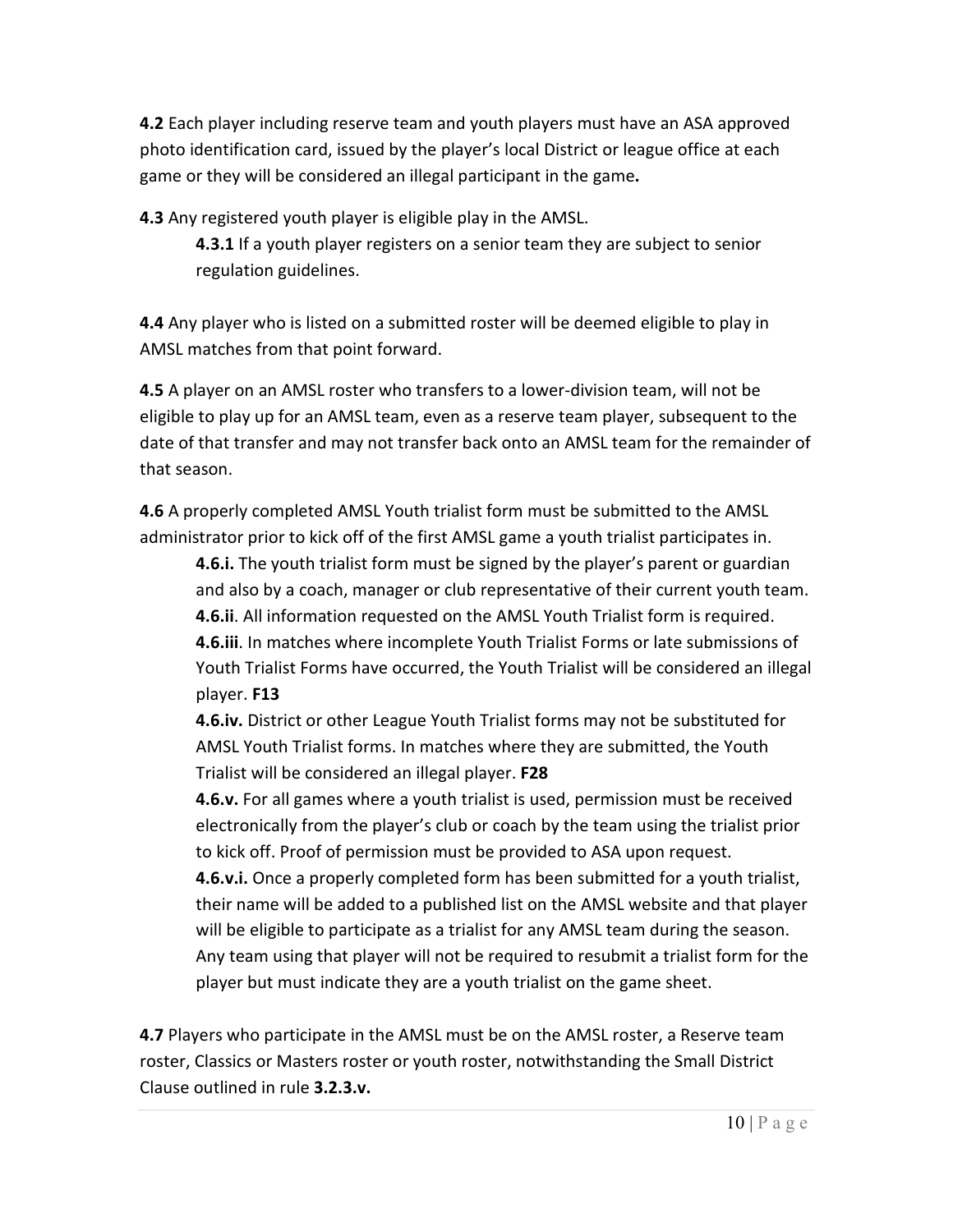**4.8** All Laws of the Game from the Federation Internationale de Football Association (FIFA) will be adhered to with the exception of:

**4.8.1** Minimum of eight players per team on the field to start a game.

**4.8.1.i.** A team with fewer than eight players on the field, 15 minutes after the scheduled kick-off time, will be considered a no-show and will forfeit the game.

**4.9** Each team may use unlimited reserve players in any given game. There is no limit to the number of youth/classic/masters players a team can bring up for any game.

**4.9.i.** Youth players who participate in the AMSL will be identified as "Y" beside their name on AMSL game sheets. **F9** 

**4.9.i.** Reserve team players will be identified as "R" beside their name on AMSL game sheets. **F10**

**4.9.iii.** Classics/Master guest players will be identified with a 'C" or "M" respectively beside their name on AMSL game sheets. **F11**

**4.10** An ineligible player is defined as any player not meeting the player eligibility rules as stated in Section 4 or:

**a)** who is currently suspended from AMSL league play or

**b)** whose fine(s) have not been paid prior to his or her participation, or

**c)** who is not properly listed on the game sheet submitted to the game officials prior to the game

**d)** where the identity of a player declared on the game sheet of an AMSL game can be proven to be someone other than the person named

**d.i.** in such cases the offending team shall forfeit that game.

**4.11** A team, who is discovered to have played an ineligible player, shall be subject to the foregoing discipline and a \$100 fine for each ineligible player played in any game.**F17** 

## **5) Game Format**

## **5.1** Duration of game

**5.1.1** All games will consist of two 45-minute halves.

**5.1.2** There will be a maximum of 15 minutes rest at half time.

**5.1.3** There will be no extra time periods during any AMSL game.

**5.1.4** If a game has to be abandoned due to weather (or other considerations), and a minimum of 60 minutes has been completed, then the result shall stand. If less than 60 minutes has been completed, then the game shall be replayed and the AMSL Administrator shall reschedule it.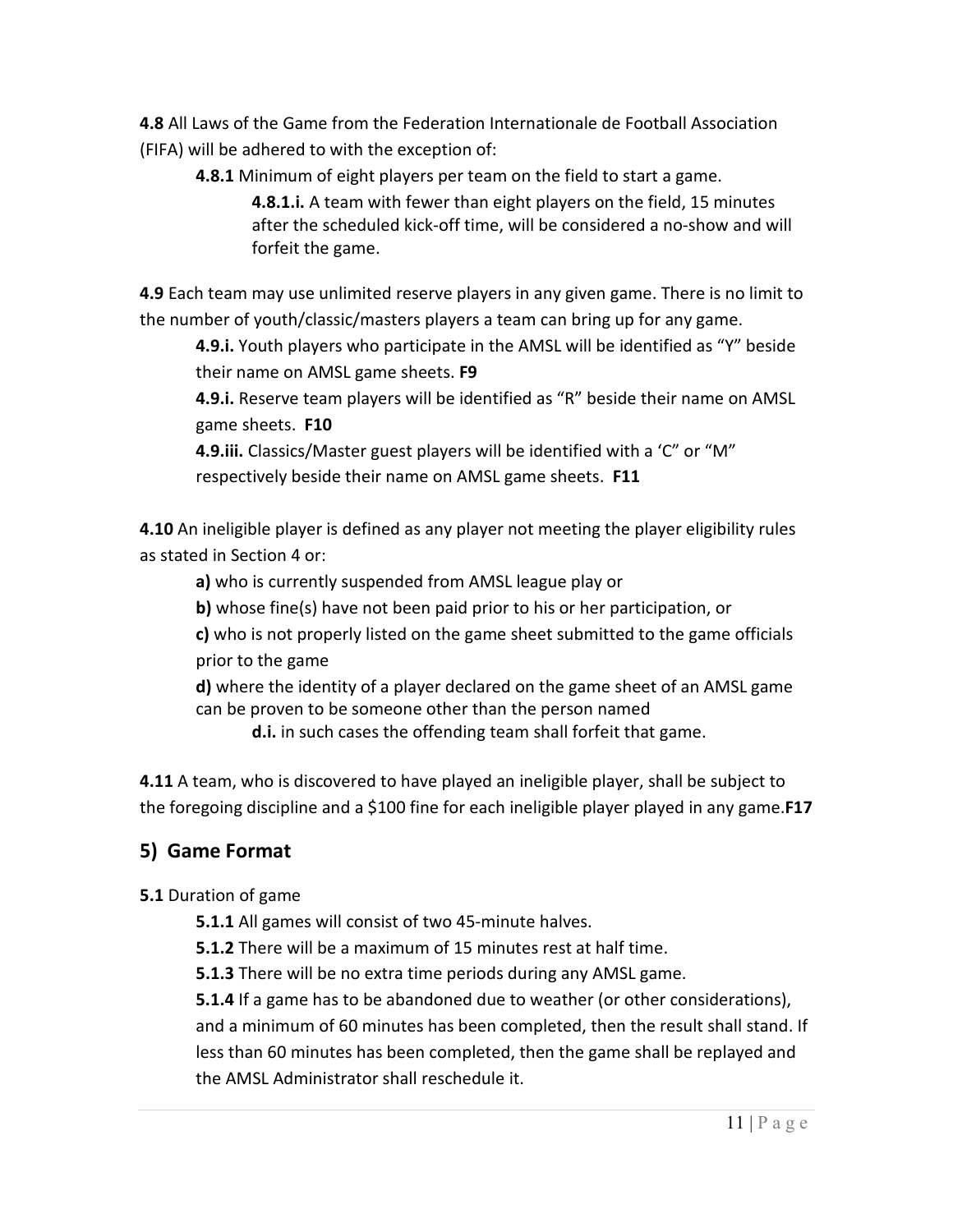**5.1.4.i.** When thunder is heard during a match the current ASA lightning/severe weather policy will be followed. (see Appendix D)

#### **5.2** Substitutions

**5.2.1** A maximum of five substitutions will be permitted during the course of play, and these substitutes must provide the officials with a properly completed substitution slip prior to entering the field of play.

**5.2.1.i** Unlimited substitution is permitted at half time without the use of substitution slips but the officials must be advised of the substitutes entering the game and the players being substituted.

**5.2.2** Substitutions can be made at any stoppage of play (at the referee's discretion), and the substitute must enter the field at the halfway line.

**5.2.3** A substitute must report to the designated game official prior to entering the field of play.

**5.2.4** A player who has previously been replaced in the game by a substitute shall be allowed to return to the game but that return shall be considered one of the five allowed substitutions, unless it occurs at half time.

**5.2.5** No substitutions shall be allowed for a player who has been ordered from the field for misconduct.

**5.2.6** In relegation-promotion games requiring a result:

**a)** Unlimited substitution is permitted at the completion of regular time. **b)** No substitutions, other than the five allowed substitutions during play, will be permitted at the change of ends in extra time.

**c)** No substitutions will be permitted by any team at the completion of extra time when kicks from the penalty spot are to follow the extra time period (other than that specified in the FIFA Laws "Kicks from the Penalty Mark–Procedure")

**5.3** Team Colours and Numbering of Jerseys:

**5.3.1** Conflicts in the color of jerseys and/or socks will be handled as follows: **5.3.1.i** – if the conflict is between the opposing teams, the home team will change. **F32**

**5.3.1.ii** – if the conflict is between the opposing goalkeepers, the home goalkeeper will change. **F33**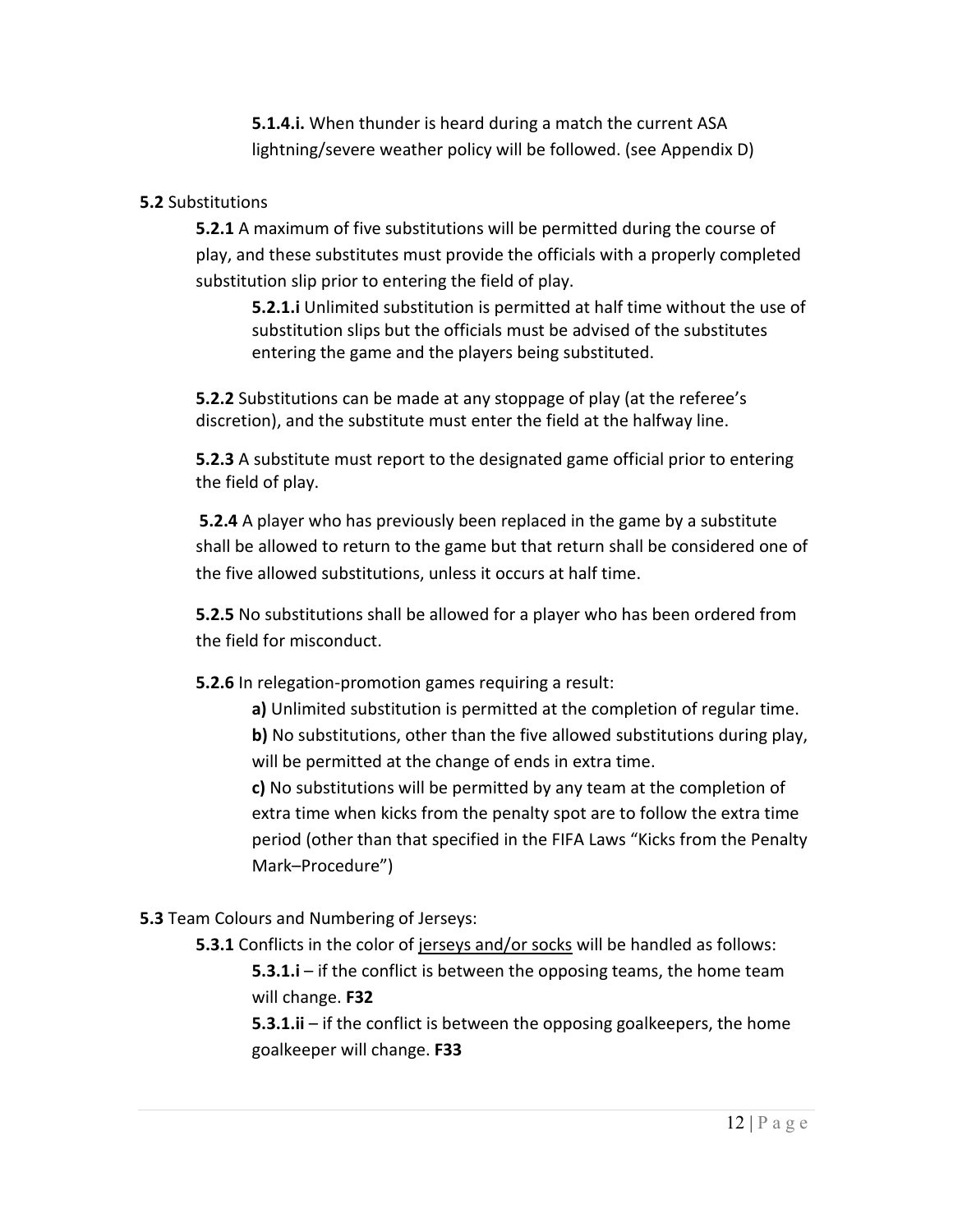**5.3.1.iii** – if the conflict is between either goalkeeper and the opposing team the goalkeeper will change regardless of whether they are on the home or away team. **F34**

**5.3.2** All playing shirts must be clearly All playing shirts must be clearly and uniquely numbered. The number on each player's shirt or jersey must correspond with the number listed with that player's name on the game sheet.

**5.3.2.i.** When a player is required to leave the field to replace a bloodied uniform, a shirt with another number may be worn by that player provided the referee is advised of the new number and the player's name prior to that player re-entering the field and the game sheet will reflect the change.

**5.4** All occupants of the technical area must be eligible to participate in the game, present their approved ID card to the game official, and be recorded on the game sheet. **5.4.1** For each match, eligible participants include:

**a)** up to 20 players

**b)** 5 registered team officials (includes the adult female attendant for women's teams)

# **6) Officials**

**6.1** Officials for AMSL games shall be scheduled by the ASA Referee Development Committee Assignment chairs and District Referee Assistants where applicable, or alternate ASA designated assignors when required.

**6.2** Only officials listed on the current list of eligible officials will be assigned to AMSL matches in addition to the following:

**a)** Shall have no less than a District qualification

**b)** Have passed the fitness test as required for their classification

**c)** Where possible, FIFA, National, Provincial or Regional referees will be assigned as referees.

**d)** Fourth officials will be assigned to all games and be no less than a District level official.

**6.3** An appropriately qualified ASA or National Assessor will periodically assess AMSL officials during the season.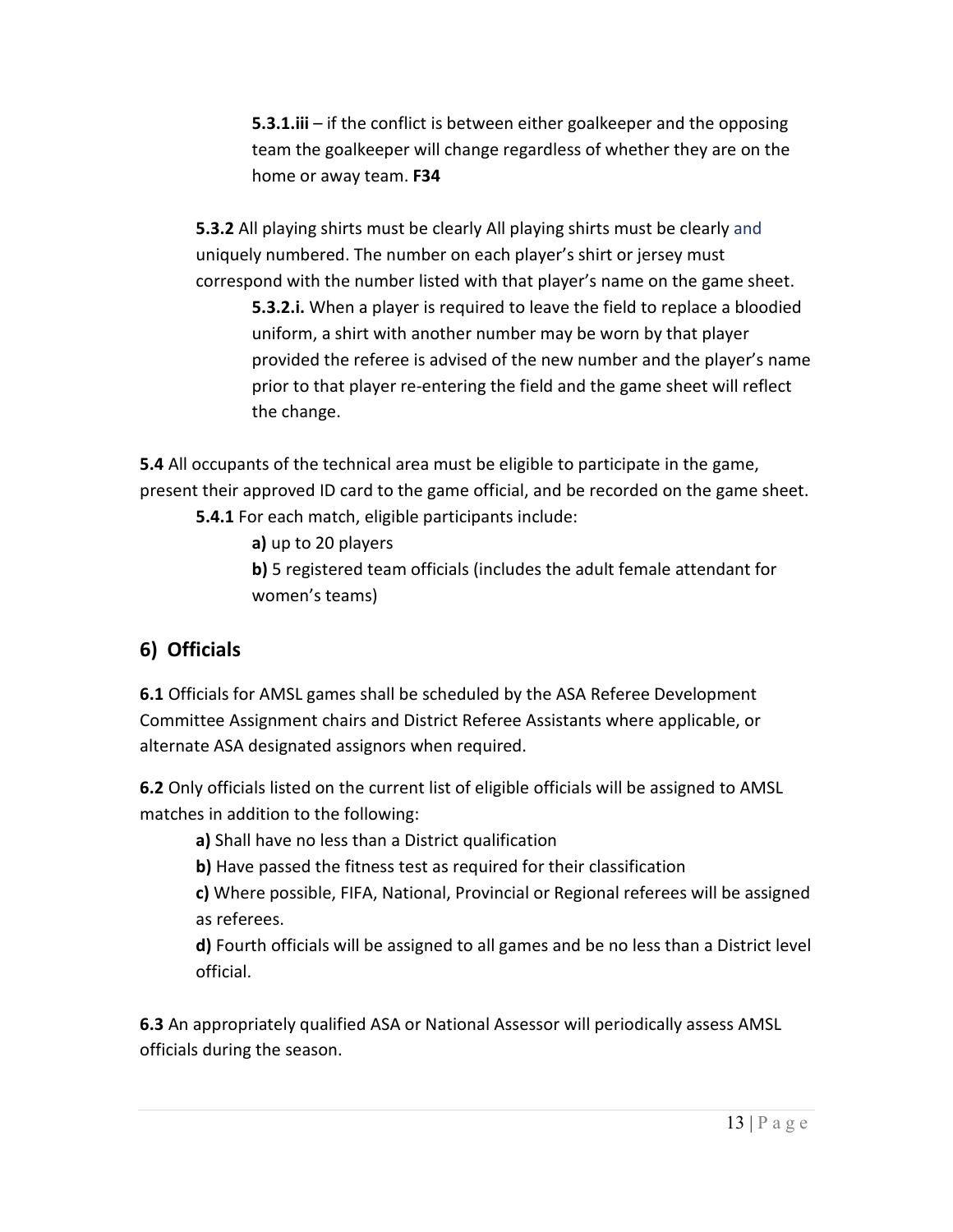**6.4** All game officials will be paid the AMSL approved senior match fees for the current season.

# **7) Venues**

**7.1** In the event that games involving a team which has traveled from the North to the South, or the South to the North, cannot be played on the home team's ground for whatever reason, the game shall be played on the next best facility available to the home team regardless of field size while providing that it is safe for the players' and officials' participation and that it is lined, netted and flagged as per standards.

**7.2** Where an AMSL team does not have or designate a home venue, then the AMSL Administrator shall book a venue that meets AMSL standards on behalf of that team.

**7.3** If team arrive for a scheduled match and it is not played because the field does not meet standards, the consequences are as follows:

**a)** Home team will be fined \$450 to cover cost of official for both matches. **F15 b)** The match will be rescheduled to be played at the Away team's home field. The Away team will choose two possible reschedule dates where neither team is already scheduled to play, and neither date is a Tuesday. These dates must be submitted to the AMSL Administrator within one week from the originally scheduled match.

**c)** These dates will be provided to the Home team who will choose one of them, and the necessary field bookings and referee assignors will proceed as per usual.

# **8) Schedule**

**8.1** Under the direction of the AMSL Commissioner, the ASA office will create a draft of the next season's schedule of games, complete with dates, times, venues (when confirmed) and opponents, and distribute it to teams by January 15th. The finalized schedule will be sent to teams and districts by February 1st each year.

**8.1.1** Team requests for off dates, or any other scheduling requests must be received by the AMSL Administrator by December 7th and will not be accepted after that date.

**8.1.2** The only allowable changes to the completed schedule will be reschedules due to rainouts.

**8.2** Under normal circumstances: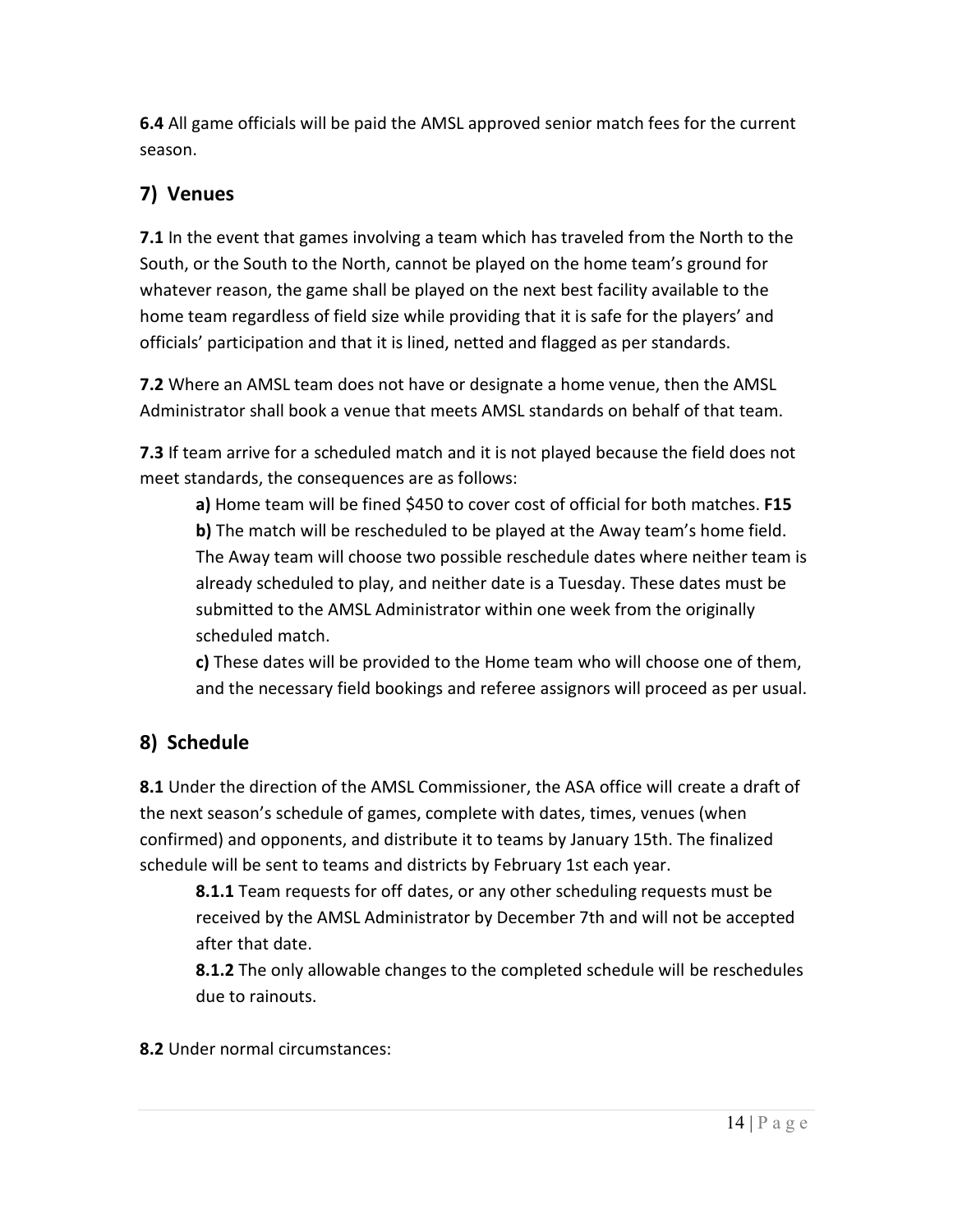**8.2.1** No AMSL team shall be required to play more than three games in a given seven-day period.

**8.2.2** There will be no more than 14 days between games whenever possible.

**8.3** AMSL league and cup games take precedence over all games except those of the ASA or CSA.

**8.4** If a team is scheduled to travel to another city to play and the game must be cancelled due to inclement weather, the home team must communicate the game cancellation to the travelling team by 9:30 AM that day.

**8.4.1** If the home team does not communicate the cancellation to the travelling team by 9:30 AM, the game will be rescheduled in the travelling team's city. **F16 8.4.2** If a double header was scheduled and the second game must also be cancelled, it will be rescheduled in the same city as the reschedule of the first game.

**8.4.3** The AMSL Administrator must be notified of the game cancellation by the end of the following first working day after the cancelled game by the home team.

# **9) Points system**

**9.1** Awarding of points:

**9.1.1** The winning team shall be awarded three points.

**9.1.2** Teams tying (drawing) shall be awarded one point each.

**9.1.3** The losing team shall be awarded zero points.

## **9.2** Forfeited games:

**9.2.1** When a game is forfeit due to one team having fewer than eight players at 15 minutes after the scheduled start of play, or because of a team failing to show up for a game, the opposing team shall be awarded points for a win and a threezero score.

**9.2.2** When neither team has eight players at 15 minutes after the scheduled start of play, or when neither team shows up for a game, no points will be awarded and no score shall be recorded for either team, but the game shall not be rescheduled (i.e., it will be considered to have been played).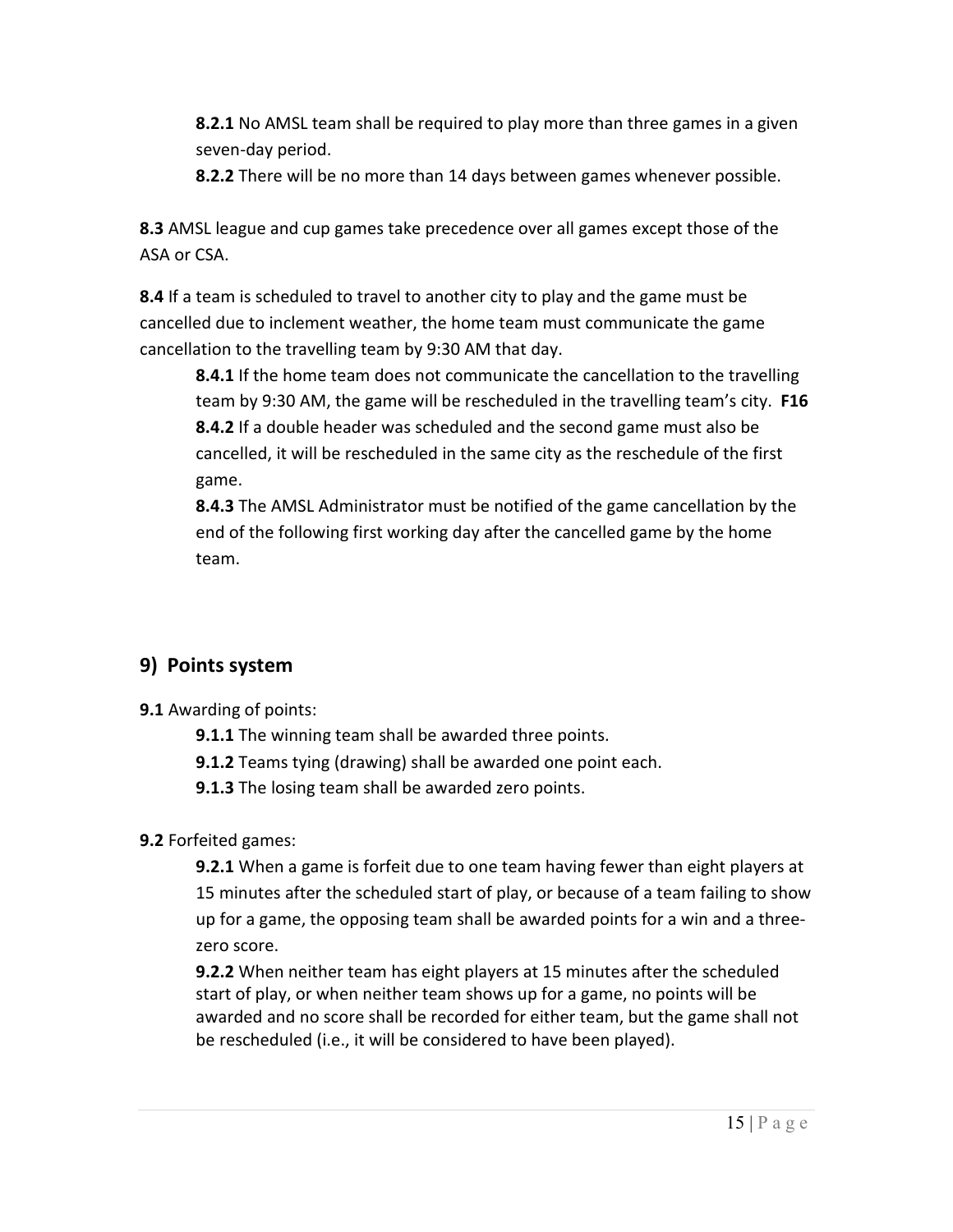**9.2.3** When it is discovered that a team, which has won or tied a game, played one or more ineligible players in that game, the game will be forfeit and the opposing team shall be awarded the points for a win and a three-zero score.

**9.2.4** When it is discovered that a team which has lost a game played one or more ineligible players in that game, the game will be forfeit and the opposing team shall be awarded the points for a win and the greater of a three-zero score and the score recorded on the game sheet for their team.

# **10) Tie Breaking**

**10.1** The following tie-breaking procedure will apply in prioritized order if teams are tied on points:

**10.1.1** Match results between the tied teams.

**10.1.2** Greater goal difference in head to head competition between the tied teams

**10.1.3** Greater goal difference between the tied teams in all league matches

**10.1.4** Greatest number of goals scored in all league matches

**10.1.5** 90 minute match to be played with extra time if necessary **10.1.6** Penalty kicks

# **11) Team Standings**

**11.1** Teams will be listed based on the number of points obtained in AMSL games with first place and the AMSL trophy going to the team with the highest total points.

# **12) Relegation and Promotion**

**12.1** May 1<sup>st</sup> is the deadline for non-AMSL teams for declaring, through their respective senior leagues, their intent to challenge the lowest-placed AMSL team.

**12.1.1** The challenge shall be made public prior to the start of the season.

**12.1.2** A North team can only challenge a North team and a South team can only challenge a South team.

**12.1.2.i.** The bottom South team and the bottom North team in the AMSL is the team that will be challenged.

**12.2** Any challenging team must pay a \$1000.00 bond to their home district when declaring their intention to challenge.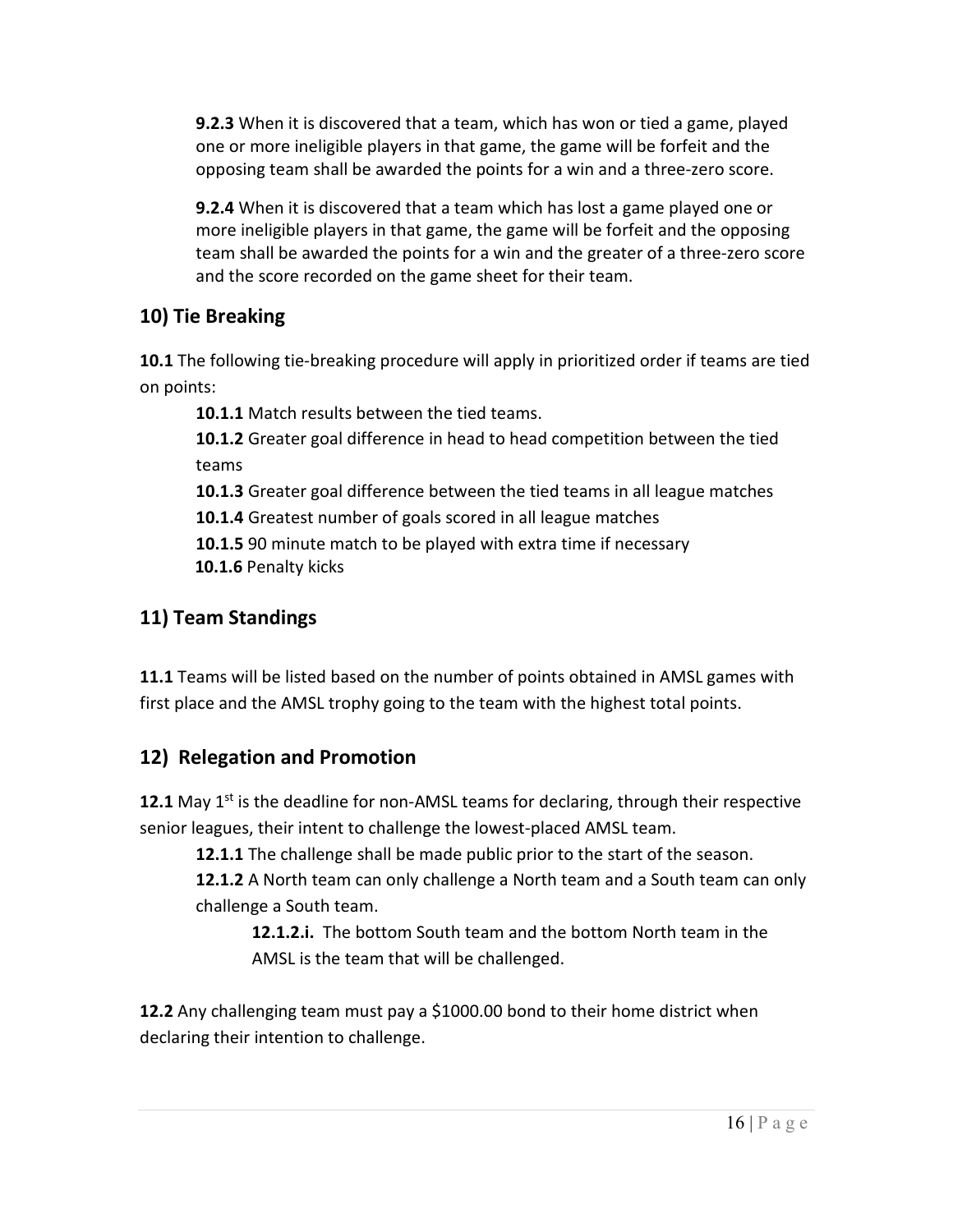**12.3** The challenging team will bear the cost of the field rentals, referee and game fees for the challenge. The participating team's District will be invoiced following the challenge for this amount.

**12.3.1** All costs associated with an inter-district challenge series will be charged back equally to each participating respective senior league. The participating team's Districts will be invoiced following the challenge for their share of this amount.

**12.4** No reserve team of an AMSL team may be a challenger for promotion to the AMSL.

**12.5** Any challenging team must play in the top division of senior soccer in their District, and such division must consist of a minimum of four teams.

**12.5.1** If the highest-placed team in a division declines to challenge, then the next-highest-placed team may so challenge, and so on.

**12.6** Districts may choose not to forward a team's challenge due to stricter eligibility rules than those contained in the AMSL Operating Rules, and such a team shall not be eligible to challenge for promotion to the AMSL.

**12.7** Any such AMSL relegation-promotion challenge shall consist of a two-game series. The first game to be played at the home field of the challenging team, and the second game at the home field of the AMSL team. Both games to take place as agreed upon during the month of September.

**12.7.1** If the two teams cannot reach a consensus, the ASA will choose the dates. **12.7.2** Two 15-minute halves of extra time shall be played at the end of regular time of the second game if the teams are still tied per the AMSL tie-breaking rules set out in Section 10.

**12.7.3** If at the end of the extra time, the teams remain tied, then kicks from the penalty spot shall be taken as per FIFA Laws to decide the winner.

**12.8** If there is a challenger from within the same District as the lowest-placed AMSL team, as well as a challenger from another District the two challengers must play each other in a home-and-away, two-game, total-points preliminary competition. **T**he winner then proceeds to the relegation-promotion challenge with the lowest-placed North or South AMSL team. The winner of that series will be placed in the AMSL for the following season.

**12.9** If teams from more than one District challenge in accordance with 12.1 through 12.4: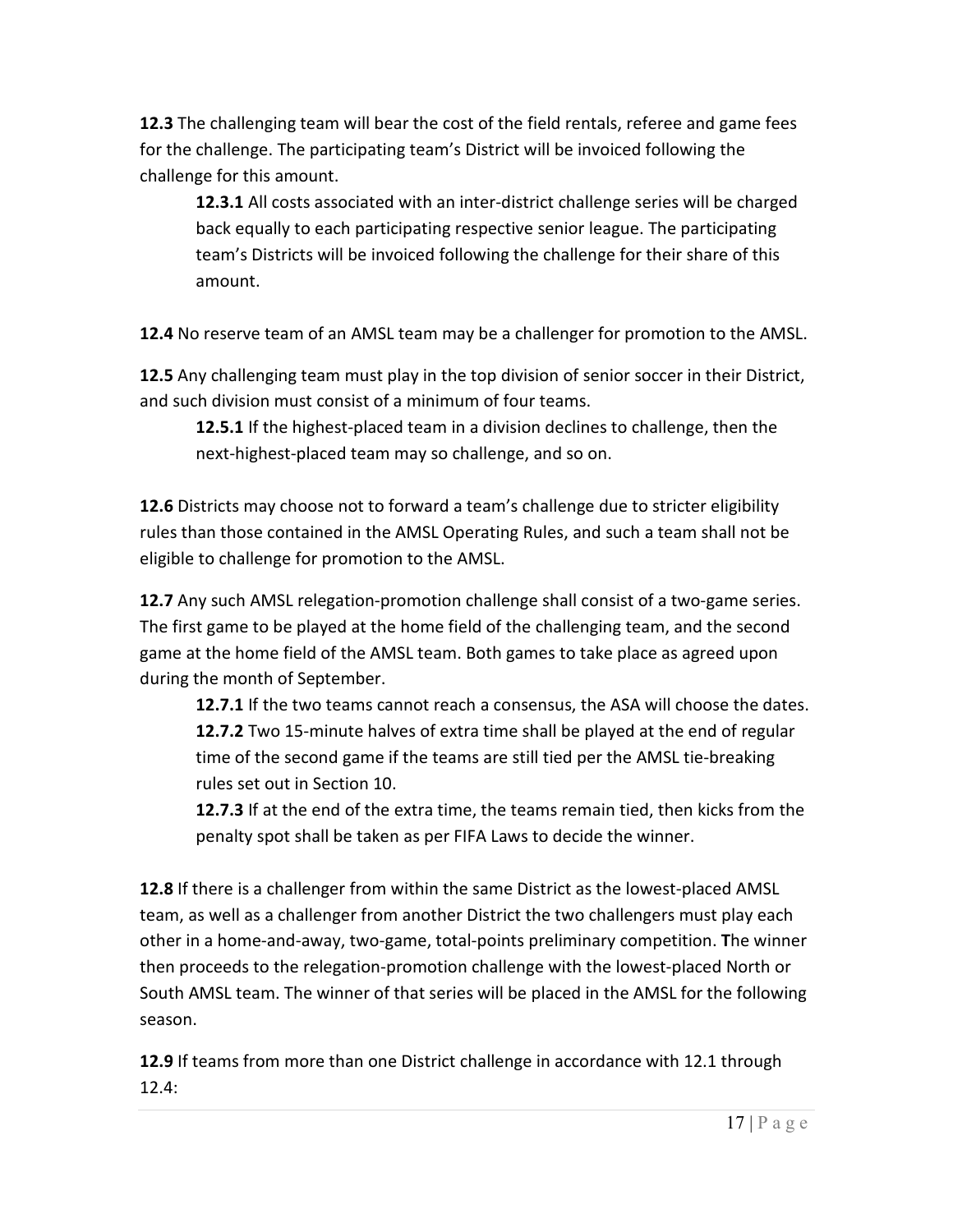**a)** The challenging teams must first play off to see who will be the challenger to the lowest-placed AMSL team in their section.

**b)** If two teams challenge, the playoff format will be as in 12.8 above.

**c)** If three or more teams challenge, whether or not including a challenger from the same District as the lowest-placed AMSL team facing the challenge, all challengers will play a round robin at a neutral site.

**c.i.** The top team in the round-robin will proceed to the relegationpromotion challenge with the lowest-placed AMSL team. The winner of that series will be placed in the AMSL for the following season.

**12.10** For any challenge game:

**a)** The AMSL team may only use their roster players and reserve team players, as of July  $31<sup>st</sup>$  and no youth play-ups or over 35 players are permitted. **b)** The Challenge team may only use their roster players as of July 31st and no reserve, youth play-ups or over 35 players are permitted.

**12.11** Performance bonds will be repaid within 30 days to any team relegated by a game or games played under 12.7 above.

# **13) Discipline**

**13.1** All disciplinary matters will be governed by the disciplinary code set out in Appendix "A.

# **14) Statistics**

**14.1** The AMSL Administrator, who will be an employee of the ASA, shall maintain and regularly publish updated statistics covering categories, which the AMSL believes to be pertinent.

**14.2** At the completion of season play, the AMSL Administrator shall publish a final statistical report, which will be appropriately distributed after approval by the AMSL Commissioner.

**14.3** The home team is responsible for submitting the home team and away team games sheets. and misconduct report for all AMSL games, to the AMSL administrator by the end of the first working day following the game and ensuring the game score has been recorded on them.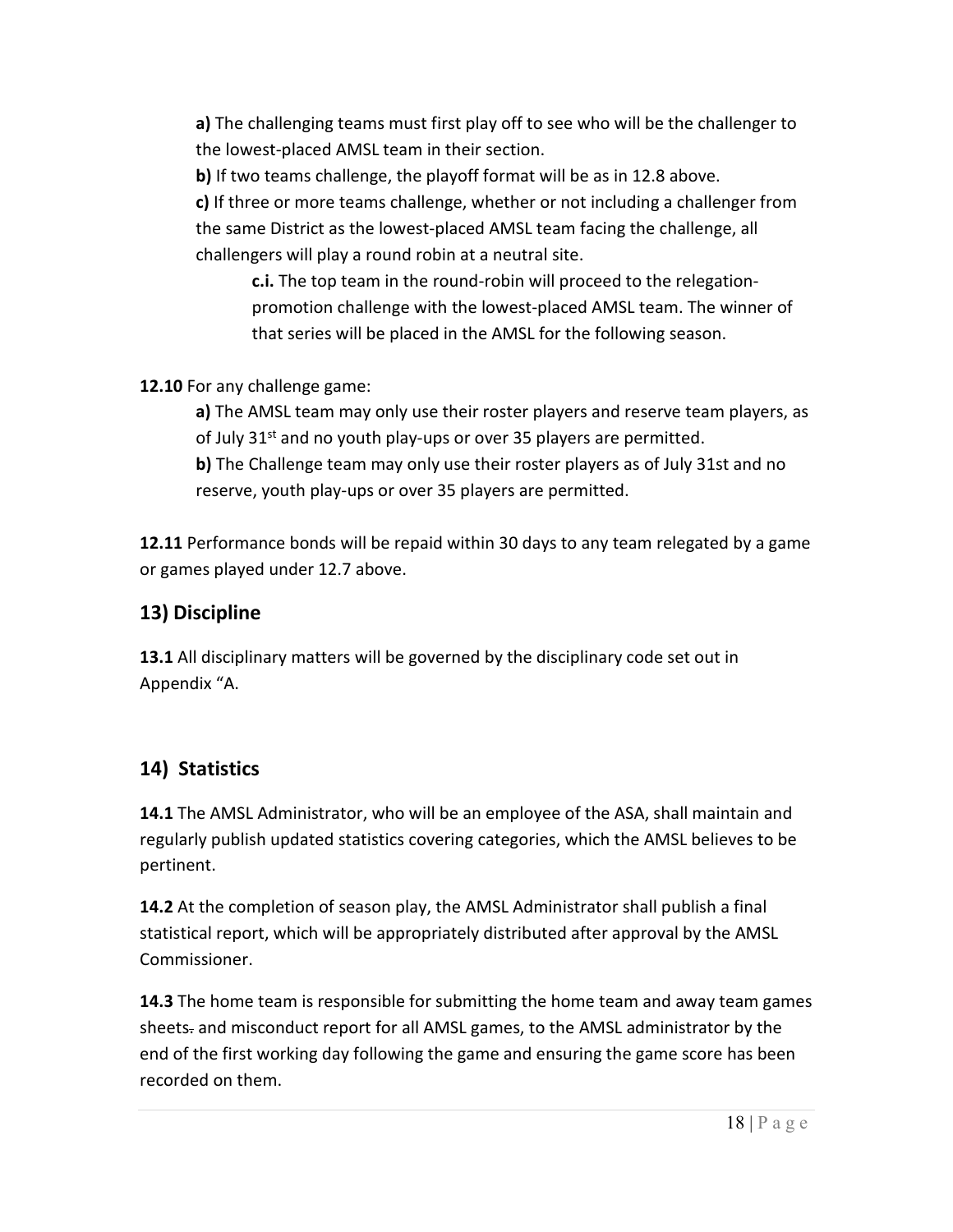**14.3.i.** Failure to meet these responsibilities will result in one warning. Subsequent offences will result in a \$100 fine for the home team. **F19**

**14.4** Home and away teams must each submit online referee feedback for each game they participate in. **F36**

# **15) Support of Sponsors**

**15.1** It is recommended that all traveling teams stay at the official AMSL sponsoring hotels.

**15.2** It is recommended that all teams and game officials use the uniforms and equipment supplied by the official AMSL equipment sponsor, whenever reasonable procedures and lowest prices have been applied.

# **Appendix A – AMSL Discipline**

## **A.1 General**

**A 1.1** Discipline to AMSL teams shall be based on the information contained on the games sheets, misconduct reports and other reports submitted to the AMSL following each game.

**A 1.2** Referees shall record all cautions and ejections issued during a game on the applicable game sheets and summarize same on the misconduct report.

**A.1.2. i** Each assigned official for that game must sign each game sheet and the misconduct report.

**A1.2.ii** A misconduct form must be completed and signed as noted even when no discipline has occurred during the game.

**A.1.2.iii** The referee must submit a report giving all pertinent information surrounding the ejection of players and/or team officials and/or team supporters within 48 hours of the completion or abandonment of a game.

**A 1.3** Game officials, AMSL officials or AMSL game representatives on duty at a game must submit a detailed report on any other incident which occurs between the teams, their staff and/or supporters whether before, during or after a game, within 48 hours of the game.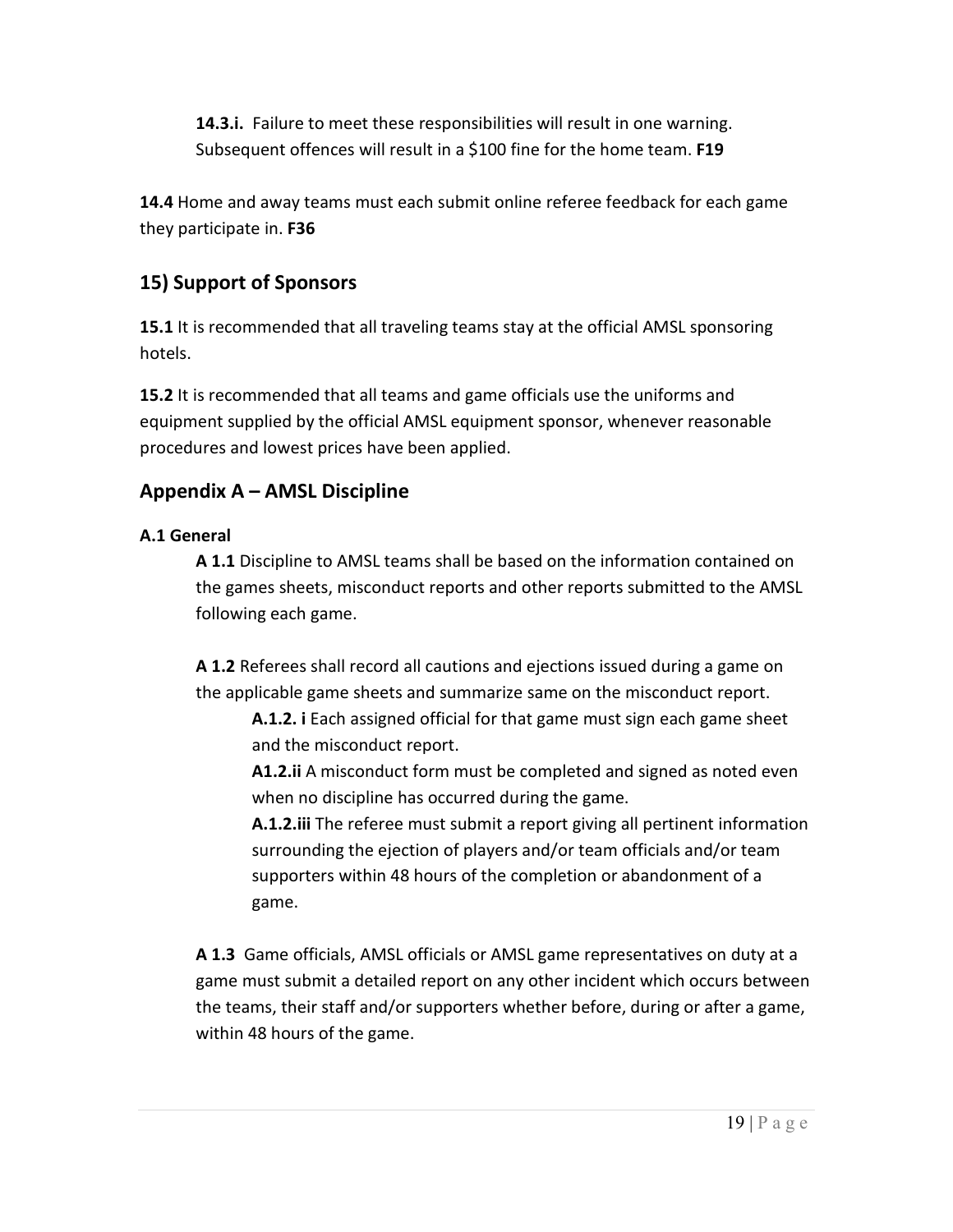**A 1.4** Each team in an AMSL game must receive their copy of each team's game sheet and misconduct report once signed by the officials and both teams.

**A.1.4.i** Failure of team staff to obtain those copies will not be an acceptable excuse for not being aware of their teams and individual players current discipline status.

**A 1.4.ii** Refusal by a team official to sign the misconduct report or game sheet will not negate the reports and the team will not be permitted to appeal any resulting discipline.

**A 1.6** Each club is responsible for the actions of its teams, team officials and team supporters who are taking part or present an AMSL game.

**A 1.7** All cases involving assault on, or threatening behavior towards game officials shall be referred to the ASA office and identified offenders are suspended indefinitely pending appearance at an ASA Discipline hearing.

**A 1.8** Individuals who have been listed on a game sheet will be deemed to have participated in that game.

#### **A.2 Discipline**

**A.2.1** All Discipline of the AMSL, other than mandatory suspensions shall be dealt with by the ASA Discipline Committee.

**A.2.2** All hearings shall be held in accordance with the rules of the ASA and CSA.

**A.2.3** All ASA minimum notice rules apply to the AMSL, unless waived by the player or teams involved.

**A.2.4** All discipline hearing decisions shall be communicated to the team contact within the current ASA Discipline guidelines.

#### **A.3 Suspensions and Fines**

**A.3.1** Suspensions and fines as stated below shall be in effect the current season with the exception of red card offences which may carry over at the discretion of ASA Competitions Committee.

**A.3.2** All suspensions shall be automatic and will not involve a hearing by the AMSL Discipline Committee unless:

**a)** An appeal is launched by the relevant player/team, or **b)** A hearing is requested by the AMSL Commissioner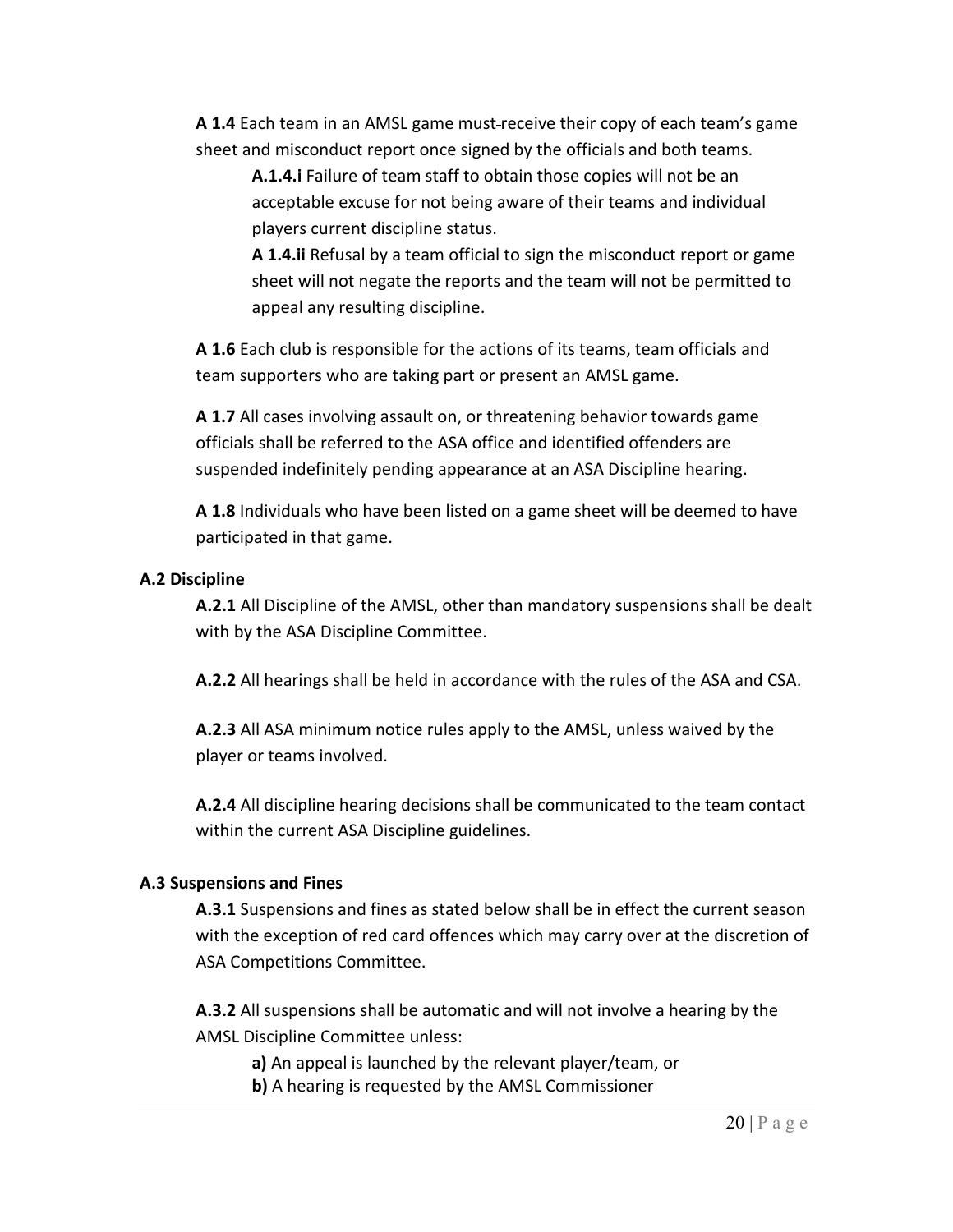**A.3.3** All fines must be received Alberta Soccer prior to the player's participation in the next AMSL game or the player will be considered an illegal player in that match.

**A.3.4** A hearing before an ASA Discipline Committee will be mandatory if a player or coach is charged an offence under any of the following AMSL Discipline Rules:

- **A.6.1 (d)**
- **A.6.2 (d)**
- **A.7.2.**(**c**)
- **A.7.3(c)**
- **A.7.4.1**

**A.3.5** Teams must monitor their own discipline status as double-headers and time constraints may not allow the AMSL to communicate to the team their discipline status prior to the team's next game,

**A.3.1** Playing of ineligible players in these circumstances will result in discipline as outlined in the AMSL Operating Rules.

**A.3.6** Suspensions and fines will be applied even if the game misconduct report or game sheets were not submitted to ASA within the submission guidelines.

## **A.4 Where Suspensions Apply**

**A. 4.1** Suspensions per A.6 and A.7 will be served in the next occurring sanctioned game for the offending player or team official whether that be AMSL or their home district league.

**A.4.2** Suspensions per A.7 must be served in AMSL games, Provincial, Regional and/or Provincial Final Competitions.

**A.4.3** All game suspensions not fully served as per A.4.2 above shall be served in the next AMSL season.

**A.4.4** Yellow cards accumulated but not resulting in a suspension shall expire with the current season and will not affect the next season.

**A.4.5** AMSL suspensions may restrict a player and/or coaches' participation in Provincial, National or International Select programs.

**A.4.6** Suspensions of Reserve Team players from AMSL will be served in the AMSL.

**A.4.7** Suspension of a player registered on both the AMSL team and a Youth team will apply to AMSL games and that player's home district will be advised of the suspension.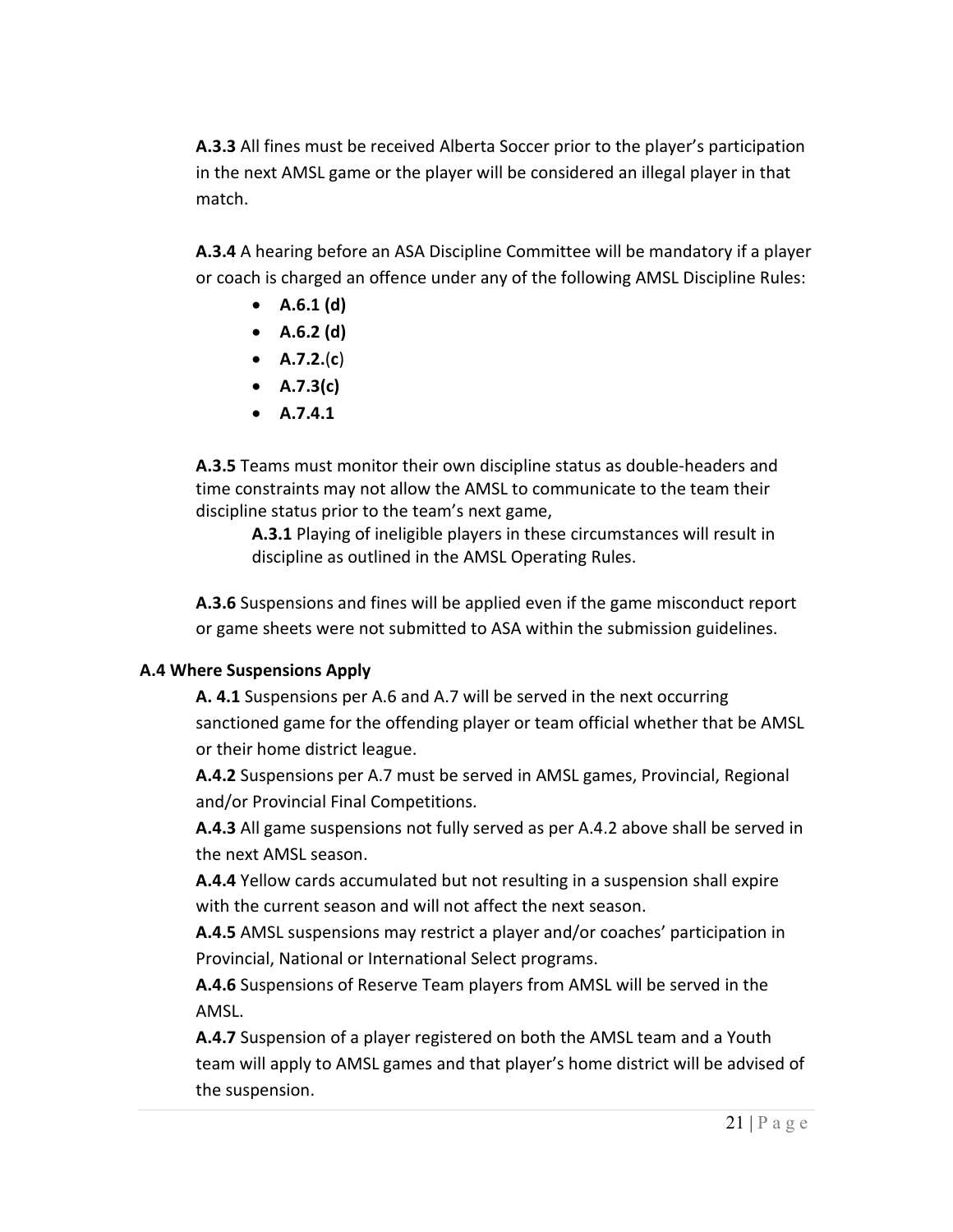**A.4.8** Notification of suspensions will be sent to Provincial Select team coaches where applicable.

#### **A.5 Appeals**

**A.5.1** Decisions of the Referee in matters pertaining to the Laws of the Game are final and no appeal of those decisions will be heard.

**A.5.2** An appeal related to automatic discipline must be lodged with the ASA Discipline Committee within five days of the date of the game in which the discipline came to apply. (No fee)

**A.5.2.i** This request will be sent to a ASA Discipline panel to determine if there is grounds for appeal.

**A.5.2.ii.** If the ASA Discipline panel determines there is grounds for appeal, an appeal hearing with a different Discipline panel will be held.

**A.5.3** An appeal of the decision of the ASA Discipline Committee must be lodged with the ASA within five days business days of the date of official notification of the decision.

**A.5.3.i.** This request must be accompanied by a \$500 appeal fee made payable to the ASA which will not be deposited until the ASA Discipline Committee determines there is grounds for appeal and a hearing takes place.

**A.5.3.ii.** The ASA Discipline Committee ruling will remain in effect pending the outcome of this appeal.

#### **A.6 Yellow Card Offences**

## **A.6.1 The following discipline for Yellow Card accumulations shall apply to play and be automatic.**

- **a)** Three Yellow cards = One game suspension
- **b)** Additional Two Yellow cards = One game suspension + \$50 fine **F20**
- **c)** Additional One Yellow Card = Two game suspension + \$50 fine **F21**

**d)** Additional One Yellow Card = Player suspended until appearance before ASA Discipline Committee for further disciplinary action.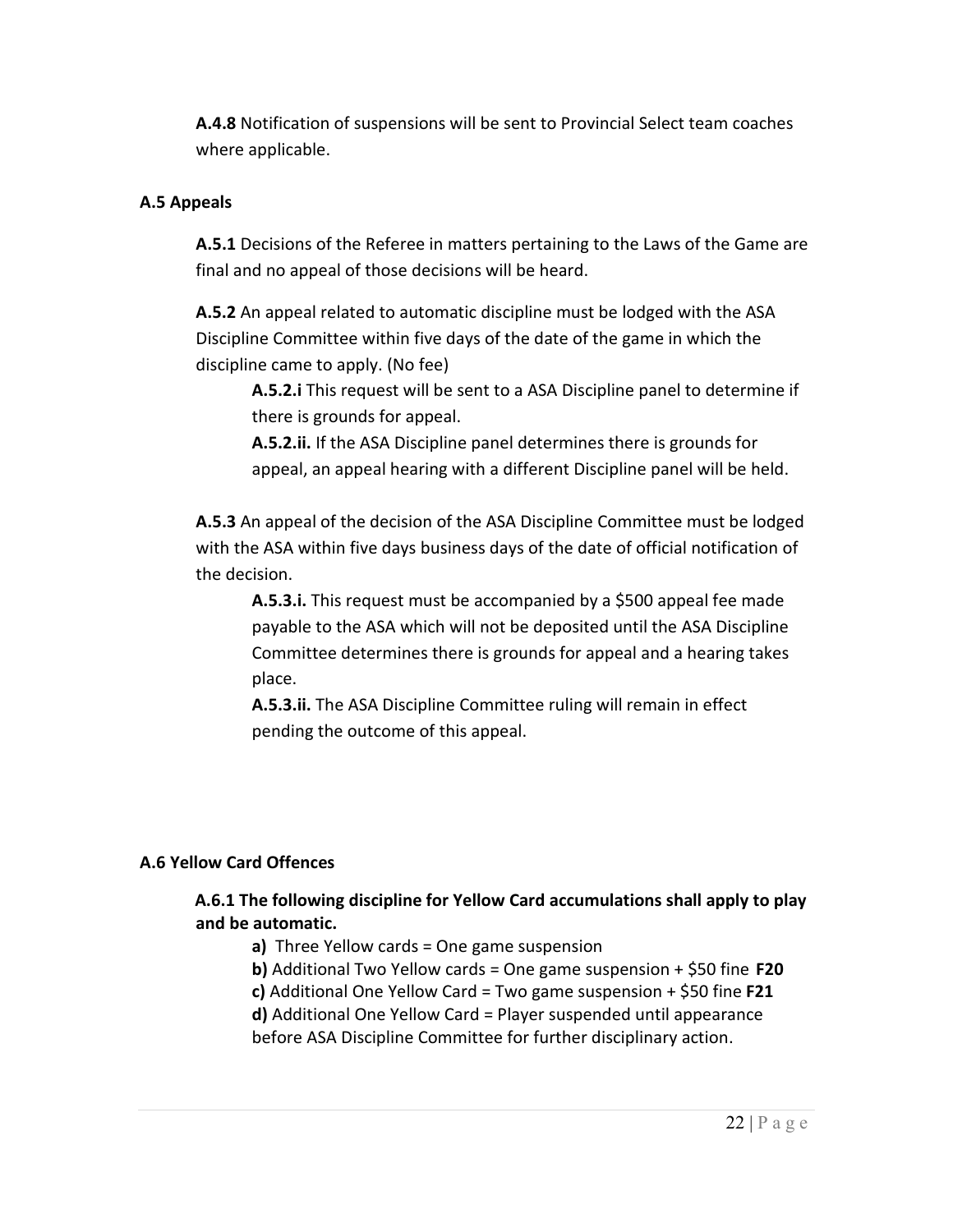**e)** Two yellow cards issued to a player in a single game will not be counted as accumulated Yellow Cards but will be counted under the Red Card accumulations below.

#### **A.6.2 Two Yellow Cards issued to the same player during a single game**

**a)** First occurrence = One game suspension

**b)** Second occurrence = One game suspension + \$50 fine **F22**

**c)** Third occurrence = Two game suspension + \$50 fine **F23**

**d)** Fourth occurrence = Player suspended until appearance before ASA Discipline Committee for further disciplinary action.

## **A.7 Red Card Offences and Ejections**

**A.7.1** All red card offences and any team official ejections will be reviewed by the AMSL Commissioner for a decision on length of suspension.

**A.7.1.i.** The AMSL Commissioner may then refer the matter to an ASA Discipline Committee to determine if more severe penalties then noted below will be applied**.** 

**A.7.2** The ASA Governance Policy on Discipline and Appeals Appendix C – Discipline Penalties will apply to all Red card offences with the addition of the following:

**a)** Any second offence will also carry a \$50 fine. **F24**

**b)** Any third offence will also carry a \$100 fine. **F25**

**c)** Any fourth offence – Player is suspended until appearance

before ASA Discipline Committee for further disciplinary action

**A.7.3** All team staff ejected from a game by the referee will serve an automatic one game suspension.

> **a)** Any second offence will also carry a \$50 fine. **F30 b)** Any third offence will also carry a \$100 fine. **F31 c)** Any fourth offence – Team official is suspended until appearance before ASA Discipline Committee for further disciplinary action.

**A.7.4** Any coach who is a spectator at a game they are suspended from participating in is prohibited from using all electronic communication devices at the field from 45 minutes prior to kick off to final whistle.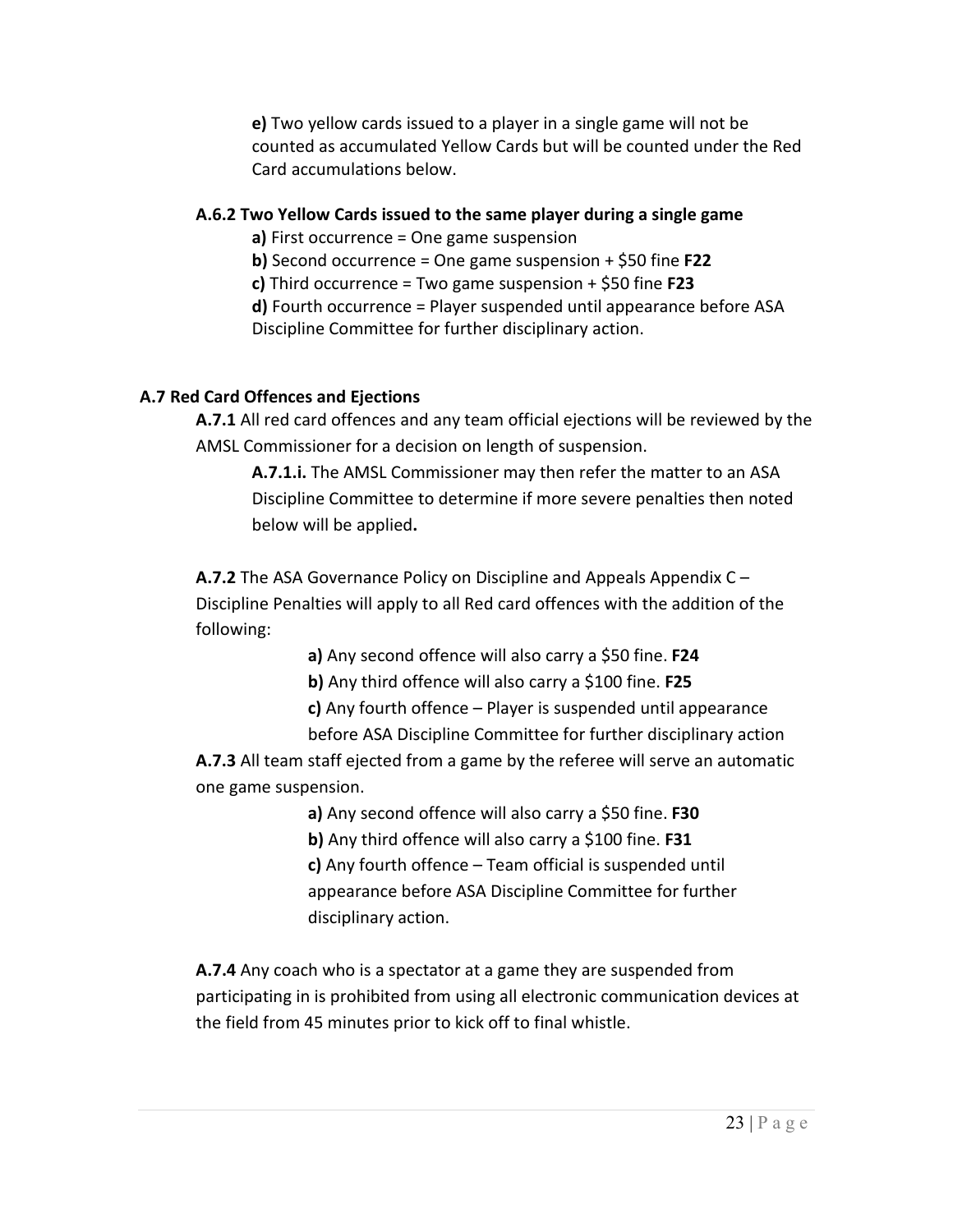**A.7.4.1.** Any such reports shall result in extended suspension for the team official until appearance before ASA Discipline Committee for further disciplinary action.

# **Appendix B – CSA Criteria for Exemption to Player Eligibility 18 & Over**

Players aged 18 yrs and over who are not eligible to compete based on the Regulations for National or Regional Championships may apply, through their Provincial Association, to the Canada Soccer Eligibility Panel for an exemption. Based on the criteria below, the Canada Soccer Eligibility Panel may grant previously ineligible players the ability to participate in the National or Regional Club Championships. All decisions made by the Canada Soccer Eligibility Panel are final and binding, and not subject to appeal.

1) Player must currently have Government of Canada approved right of abode in Canada and provide a copy of the appropriate paperwork that must be valid to December 31 of the current playing season or beyond;

2) Player must have received an approved International Transfer Certificate;

3) Player must be registered with their Provincial/Territorial Association as of July 31st of the current playing season; in Coastal BC must be registered by March 31st;

4) Player must have arrived in Canada prior to the start of the outdoor registration;

5) The deadline for submitting the exemption request is July 31st of the current year and Coastal BC is March 31st;

6) Teams can only apply for three (3) exemptions per playing season;

7) Exemptions need to be applied for annually.

# **Appendix C - Alberta Major Soccer League (AMSL) and University / College Soccer Memorandum of Understanding**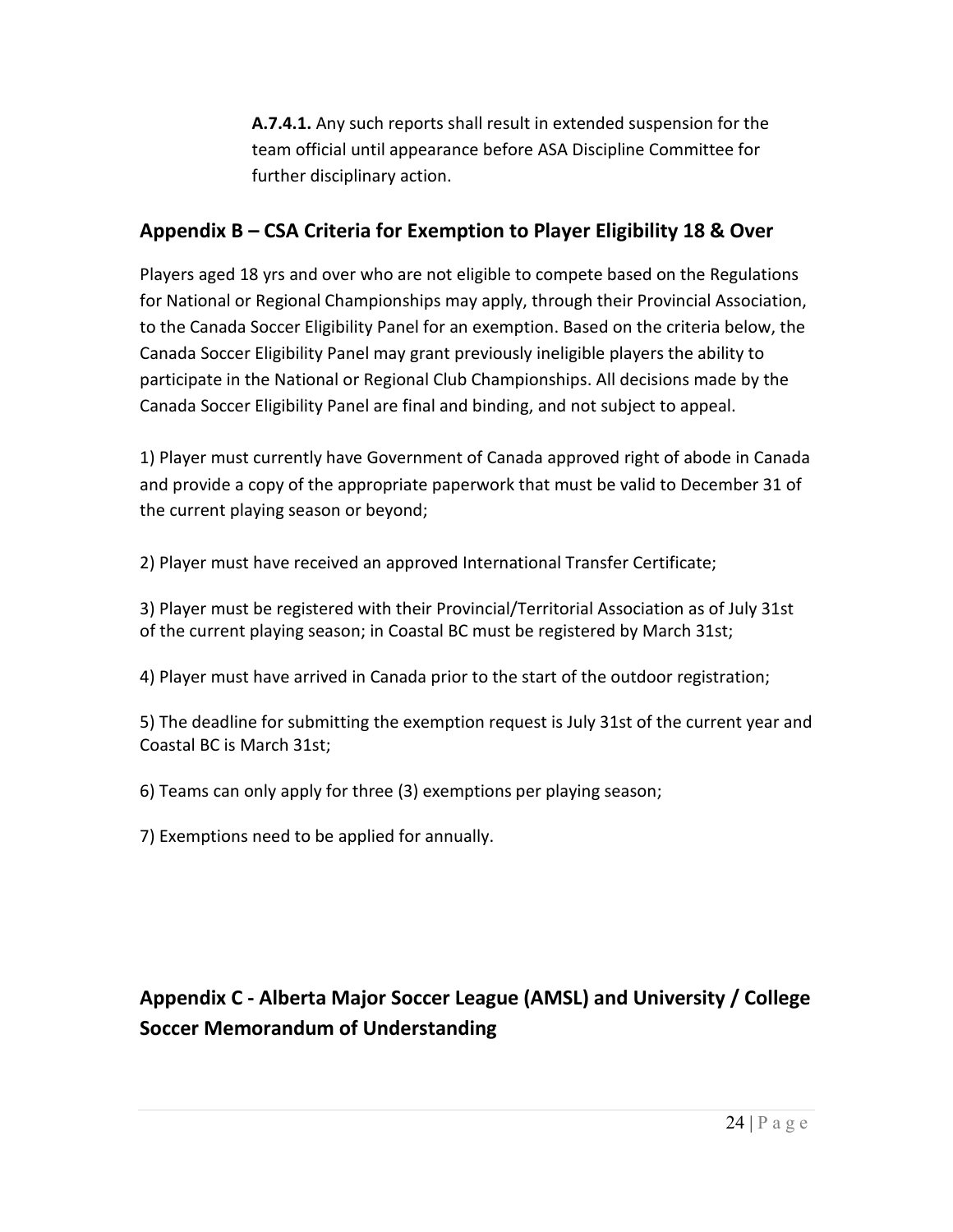- 1. All teams will declare by the end of February annually their status for the upcoming AMSL season, the status can be changed no later than the roster deadline outlined in the AMSL operating rules.
	- a. AMSL Championship Team
		- i. \$1,000 Performance Bond
		- ii. \$500 Team Fee
		- iii. Provincial Declaration Fee of \$600
		- iv. Agreement on AMSL Minimum standards
			- 1. Including fine schedule for breach of minimum standards
		- v. Commitment to attend Provincials and Nationals if qualified annually
			- 1. No AMSL Championship can decline a spot at Provincials or Nationals once the declaration is made and is subject to a minimum \$2,500 fine if a spot is declined.
	- b. AMSL University Development Team
		- i. \$3,500 Development Fee
		- ii. \$1,000 performance Bond
			- 1. Previously a \$1,000 bond
		- iii. Agreement on AMSL Minimum standards
			- 1. Including fine schedule for breach of minimum standards
		- iv. Commitment to participate in the AMSL from the opening of the season until August 15<sup>th</sup> annually.
			- 1. Alberta Soccer will determine re-schedule dates in consultation with the affected teams but will have full authority if the affected teams cannot agree to a game date.
				- a. If a game is forfeited prior to August  $15<sup>th</sup>$  normal penalties will apply as per the AMSL Rules.
				- b. If a University Development Team cannot complete their schedule (because of weather re-schedules) they will have the choice to participate after August 15<sup>th</sup> or forfeit the remaining games with no penalty.
- 2. AMSL Minimum Standards;
	- a. Compliance with Alberta Soccer Governance Policies including but not limited to;
		- i. By-laws
		- ii. Rules & Regulations
		- iii. Governance Policy on Discipline & Appeals
		- iv. Governance Policy on Harassment
	- b. Compliance with the AMSL Vision, Mission and Standards
	- c. Compliance with AMSL Operating Rules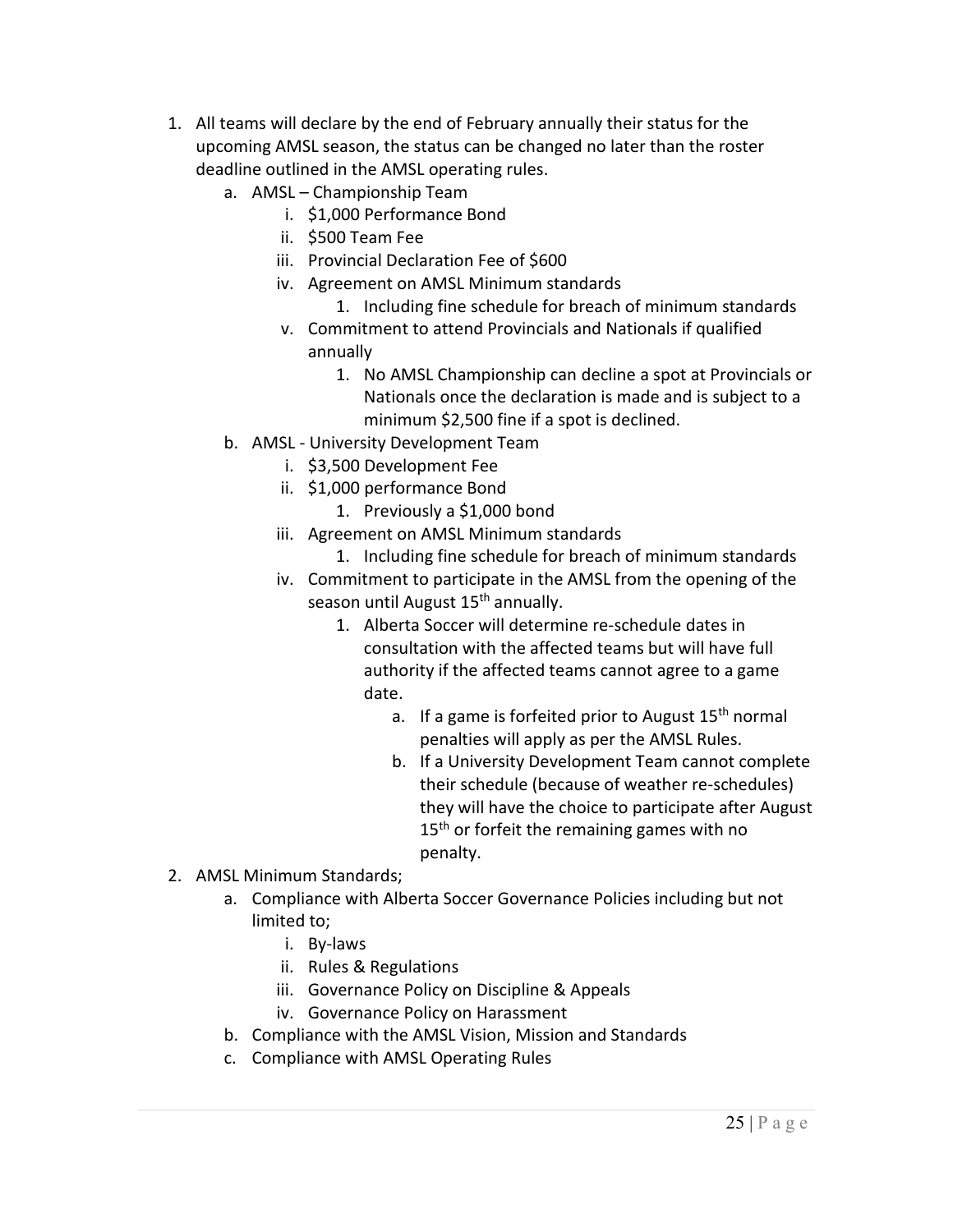- 3. Other Notes
	- a. There must be a minimum of 4 AMSL Championship teams per division to continue operations of the league. If less than 4 teams declare as AMSL Championship teams in February, the status of the league will be reviewed by Alberta Soccer with the League Affiliated Districts.
	- b. Challenges
		- i. League Challenges
			- 1. League challenges will remain the same as current rules where the last place team, north and/or south, can be challenged.
		- ii. Provincials Challenges
			- 1. The lowest placed AMSL Championship team can be challenged as per ASA Provincial Rules.
	- c. AMSL Championship Prize Money will be as follows:
		- i.  $1<sup>st</sup>$  Place \$1500
		- ii. 2nd Place \$1000
		- iii. 3rd Place \$750
		- iv. 4th Place \$500
	- d. All teams regardless of being an AMSL Championship Team or a University Development Team are eligible for AMSL Championship Prize Money.
	- e. University Players
		- i. Any team with committed CIS or NCAA committed athletes on the AMSL roster must declare their status 15 days prior to the first AMSL league game.
		- ii. Any team with more than 25% of their roster with CIS or NCAA commitments must declare as a University Development Team unless they show releases (described below) to bring the available player total below the 25% (a maximum of 6 players with a 25 player roster) threshold.
		- iii. All AMSL Championship teams must maintain a roster with a minimum of 16 players who do not have CIS or NCAA commitments or have letters of release from their commitments to participate in Provincials and Nationals.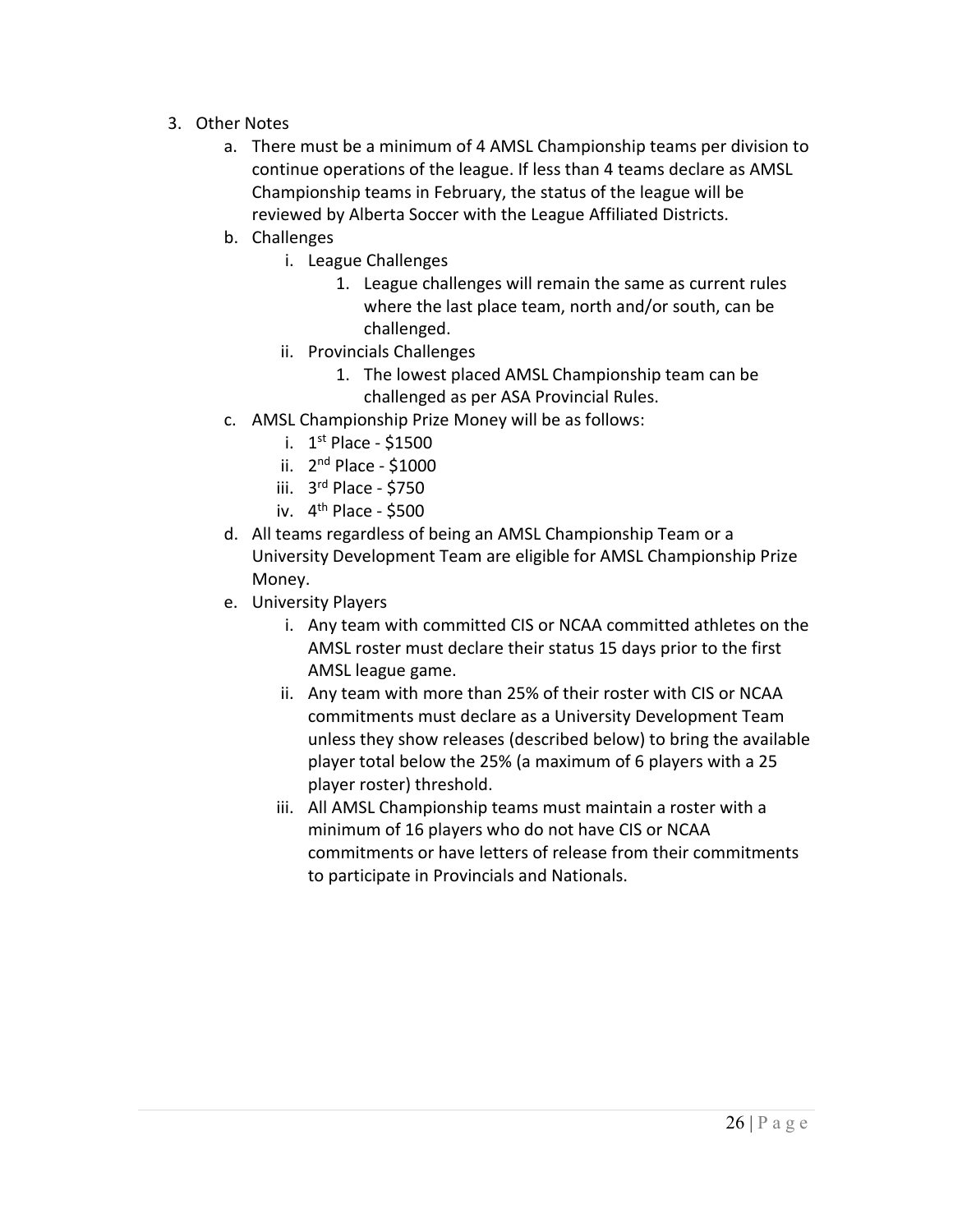# **Appendix D – AMSL Lightning/Severe Weather Policy**

The CSA Lightning Safety / Severe Weather Policy will be in effect at all times from arrival of teams and officials at the facility, until the end of the match.

If thunder is heard all teams and officials must seek shelter immediately. The game will be delayed or suspended, with the following guidelines for timing of possible resumption:

- 1. If both teams playing are local, the allowable delay/suspension will be determined by the referee, so that the actual completion time of the game does not exceed 60 minutes beyond the scheduled completion time.
- 2. If one of the teams are traveling, the allowable delay/suspension will be determined by the referee, so that the actual completion time of the game does not exceed 90 minutes beyond the scheduled completion time.
- 3. Points 1 & 2 are subject to the following conditions:
	- a. Subject to facility access, Match Official availability and weather conditions, all efforts should be made to play a total of 90 minutes. However, as per AMSL rule 5.1.4, a minimum of 60 minutes total will constitute a "complete" game if necessary.
	- b. The referee will consult with the home team, to ensure that the booking of the field is sufficient to accommodate the delay or suspension.
	- c. There will be a mandatory 15 minute warm up period for teams and match officials, prior to starting or restarting the match, after a weather delay or suspension. This 15 minutes will be factored into the total time calculation. The warm up is not to start until the referee has given approval to be on the field.
	- d. If the delay or suspension exceeds 45 minutes, match officials who have a prior commitment are not obliged to stay, if unable to do so. A minimum of a referee and two assistants are required in order for the game to resume.
- 4. Officials who stay to allow a game to be completed, will be compensated accordingly, for the extra time that is required. Alberta Soccer will cover these costs, as well as any additional field rental required.

## **5. The referee is the final authority on decisions made at the match relating to the policy.**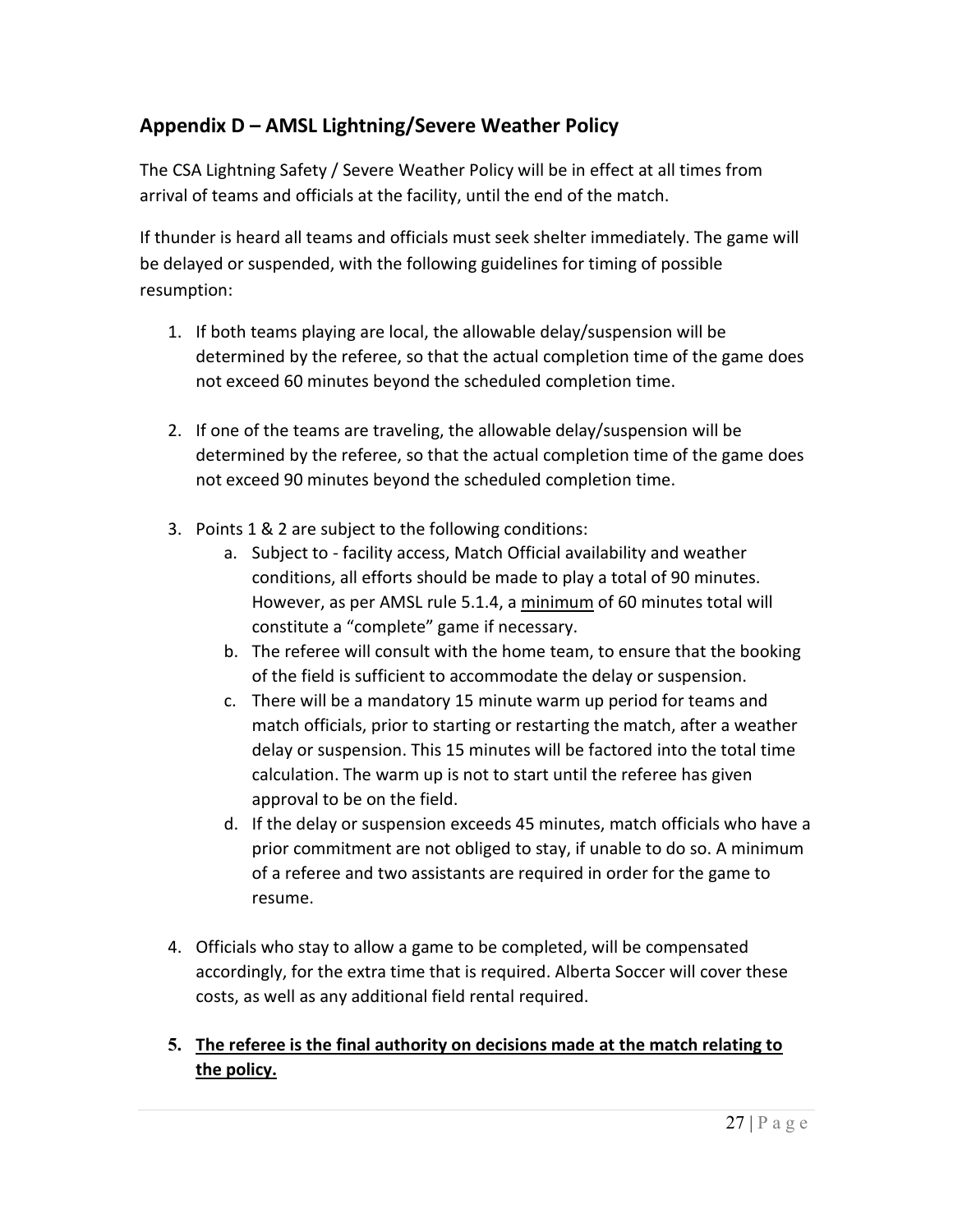#### **AMSL Fine Schedule**

| <b>Number</b>   | <b>Corresponding Rule</b>           | <b>Fine</b>                                      |
|-----------------|-------------------------------------|--------------------------------------------------|
| F <sub>1</sub>  | Standards, League<br>Administration | \$200                                            |
| F <sub>2</sub>  | <b>Rule 2.4</b>                     | Withdrawal of team after deadline will result in |
|                 |                                     | forfeiture of team bond.                         |
| F <sub>3</sub>  | <b>Rule 3.1</b>                     | \$100 team fine for late submission              |
| F4              | Rule 3.1.4.3                        | (a) \$1000 (b) \$1000                            |
| F <sub>5</sub>  | Rule 3.2.1                          | \$100 team fine for late submission              |
| F <sub>6</sub>  | Rule 3.2.2                          | \$100 team fine for late submission              |
| F7              | Rule 3.2.3.i                        | \$100 for late submission                        |
| F8              | Rule 3.2.4                          | \$100 fine per player per game below the minimum |
| F9              | <b>Rule 4.9.i</b>                   | \$25 per game sheet where not indicated          |
| <b>F10</b>      | Rule 4.9.i.i                        | \$25 per game sheet where not indicated          |
| <b>F11</b>      | Rule 4.9.iii                        | \$25 per game sheet where not indicated          |
| F12             | Rule 3.2.6                          | \$100 District fine for late, per roster         |
| F13             | Rule 4.6.iii                        | \$100 team fine                                  |
| F14             | Rule 7.3 a)                         | \$100 team fine                                  |
| F <sub>15</sub> | Rule 7.13 (a)                       | \$450 Home team fine                             |
| F16             | Rule 8.4.1                          | \$100 Team fine                                  |
| <b>F17</b>      | <b>Rule 4.11</b>                    | \$100 team fine for each ineligible player       |
| F <sub>18</sub> | Standards, Teams, 9                 | \$100 team fine                                  |
| F <sub>19</sub> | Rule 14.3.i.                        | \$100 Home team fine for all occurrences.        |